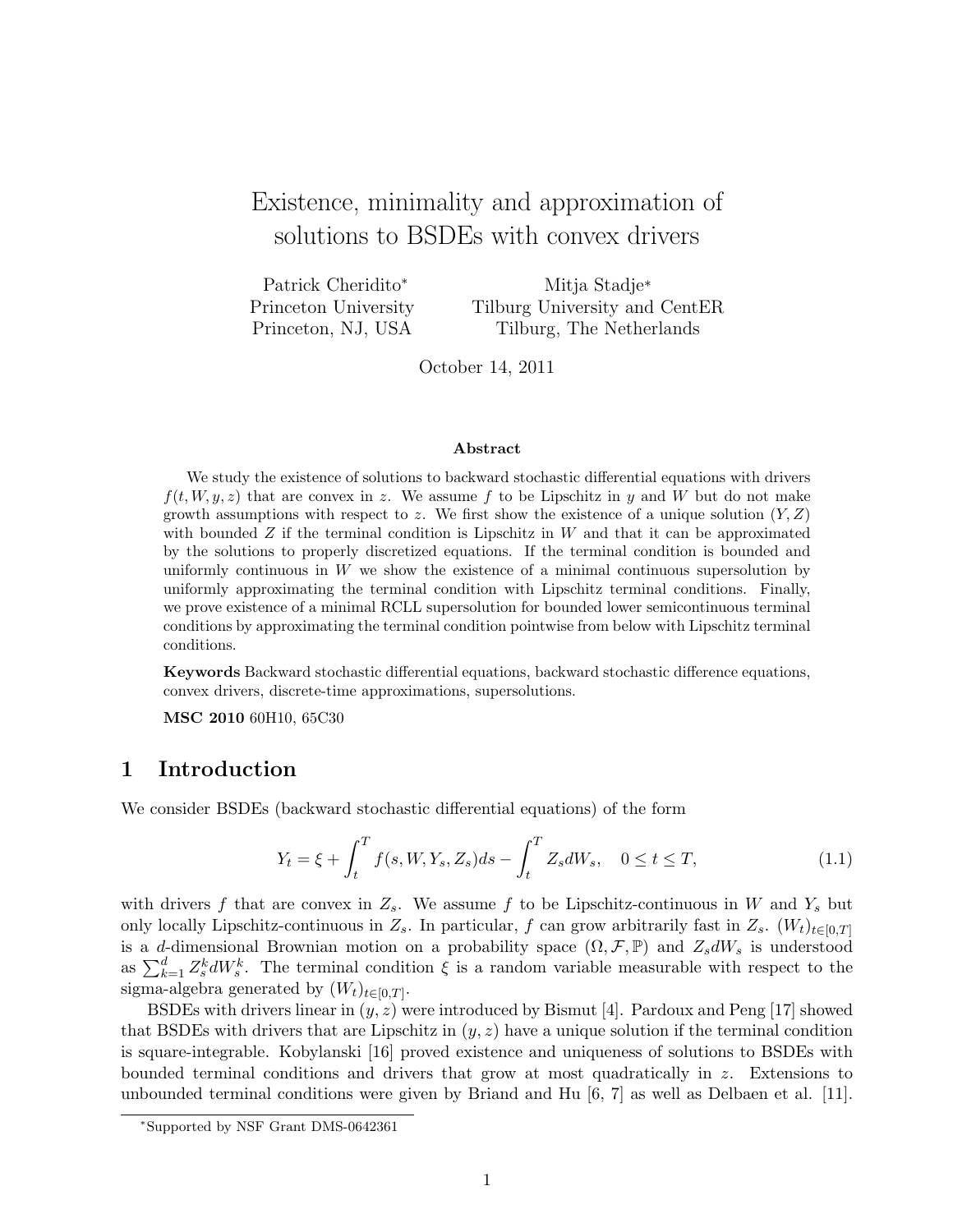BSDEs with drivers that are convex and of unrestricted growth in z have already been studied in Delbaen et al. [10]. In that paper, the Brownian motion is one-dimensional, the terminal condition is bounded and the driver is of the form  $f(z)$  for a deterministic convex function  $f : \mathbb{R} \to \mathbb{R}$ satisfying  $f(0) = 0$  and  $\lim_{z \to \pm \infty} f(z)/|z|^2 = \infty$ . It is shown in Delbaen et al. [10] that, depending on the terminal condition, BSDEs of this form have either no or infinitely many bounded solutions. Moreover, it is proved that a bounded solution exists if the terminal condition is of the form  $\varphi(X_T)$ , where  $\varphi : \mathbb{R} \to \mathbb{R}$  is a deterministic bounded continuous function and X a forward process driven by the underlying Brownian motion. In this special case, BSDEs can be formulated as parabolic PDEs. Related PDE results have been obtained by Ben-Artzi et al. [3] and Gilding et al. [14].

The purpose of this paper is to show the existence and uniqueness of a solution if the driver  $f$ depends on  $(t, W, y, z)$  and the terminal condition  $\xi$  is a possibly unbounded function of the whole underlying Brownian motion  $W_t$ ,  $0 \le t \le T$ . However, in view of the results of Delbaen et al. [10] it cannot be hoped that solutions exist for arbitrary terminal conditions or that uniqueness holds without restrictions on the Z-process. Therefore, we first study terminal conditions that are Lipschitz in the underlying Brownian motion and then approximate more general terminal conditions with Lipschitz ones. In Theorem 2.4 we show that  $(1.1)$  has a unique solution  $(Y, Z)$  with bounded Z if the terminal condition is of the form  $\varphi(W)$ , where  $\varphi$  is a Lipschitz-continuous function on the space of continuous functions. Our method of proof is to approximate (1.1) by discrete-time equations and show that their solutions converge to a solution of the continuous-time BSDE. In Theorem 2.5 we prove that for bounded terminal conditions that can uniformly be approximated by Lipschitz terminal conditions the BSDE (1.1) has a bounded continuous supersolution in the sense of Peng  $[18]$  such that Z is a BMO process. This covers the case of bounded terminal conditions that are uniformly continuous in the underlying Brownian motion. Theorem 2.7 treats bounded terminal conditions that are pointwise limits of an increasing sequence of Lipschitz terminal conditions. In this case we show that the BSDE  $(1.1)$  has a bounded RCLL supersolution such that Z is BMO. This gives the existence of a RCLL supersolution for bounded terminal conditions that are lower semicontinuous in the underlying Brownian motion. If the driver is monotone in y, we are also able to show that the BSDE (1.1) satisfies a one-sided comparison principle, from which we deduce that the supersolutions constructed in Theorems 2.5 and 2.7 are minimal.

The structure of the paper is as follows: In Section 2 we introduce the notation and state our main results. In Section 3 we prove results on BS∆Es (backward stochastic difference equations) that are needed in the proof of Theorem 2.4 given in Section 4. In Section 5 we use convex duality to show comparison results. In Section 6 we give the proofs of Theorem 2.5 and 2.7. In the Appendix we show that a convergence result of Briand et al. [5] which we need in the proof of Theorem 2.4 still holds in our setting.

## 2 Notation and statement of results

Let  $(\Omega, \mathcal{F}, \mathbb{P})$  be a probability space carrying a d-dimensional Brownian motion  $(W_t)_{0 \leq t \leq T}$ . By  $(\mathcal{F}_t)$ we denote the augmented filtration generated by  $(W_t)$ . As usual, we identify random variables that agree almost surely and understand equalities as well as inequalities between them in the almost sure sense. Fix  $T \in (0, \infty)$  and denote by  $C^{d}[0, T]$  the space of all continuous functions  $w : [0, T] \to \mathbb{R}^{d}$ . Let  $(\mathcal{E}_t)$  be the filtration on  $C^d[0,T]$  generated by the coordinate process and P the predictable sigma-algebra on  $[0, T] \times C^d[0, T]$ . We call a function

$$
f: [0, T] \times C^d[0, T] \times \mathbb{R} \times \mathbb{R}^d \to \mathbb{R}
$$

a driver if it is  $\mathcal{P} \otimes \mathcal{B}(\mathbb{R}) \otimes \mathcal{B}(\mathbb{R}^d)$ -measurable. We always assume f in equation (1.1) to be a driver and the terminal condition  $\xi$  an  $\mathcal{F}_T$ -measurable random variable. We call a stochastic process RCLL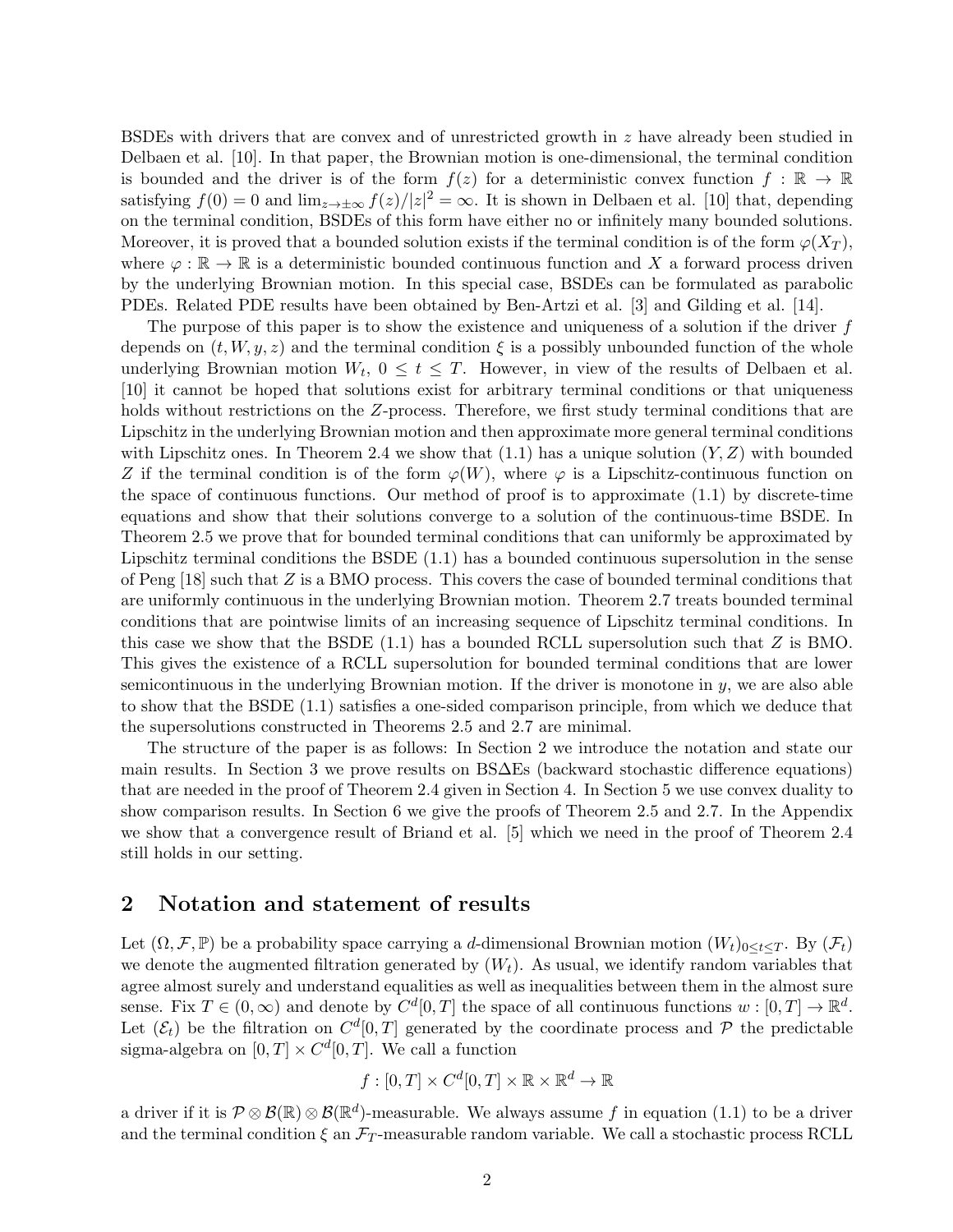if almost all of its paths are right-continuous and have left limits. We call a stochastic process  $(A_t)$ increasing if  $A_s \leq A_t$  for  $s \leq t$ . Similarly, we say a function  $f : \mathbb{R} \to \mathbb{R}$  is increasing (decreasing) if  $f(x) \leq (\geq) f(y)$  for  $x \leq y$ .

**Definition 2.1** A solution of the BSDE (1.1) consists of a pair  $(Y_t, Z_t)_{0 \leq t \leq T}$  of predictable processes with values in  $\mathbb{R} \times \mathbb{R}^d$  such that

$$
\int_{0}^{T} |f(s, W, Y_s, Z_s)| ds < \infty, \quad \int_{0}^{T} |Z_s|^2 ds < \infty
$$
\n(2.1)

and

$$
Y_t = \xi + \int_t^T f(s, W, Y_s, Z_s) ds - \int_t^T Z_s dW_s \quad \text{for all } t \in [0, T].
$$

A supersolution of the BSDE (1.1) consists of a triple  $(Y_t, Z_t, A_t)_{0 \leq t \leq T}$  of predictable processes with values in  $\mathbb{R} \times \mathbb{R}^d \times \mathbb{R}$  such that  $(Y_t)$  is RCLL,  $(A_t)$  starts at 0 and is increasing RCLL, (2.1) holds and

$$
Y_t = \xi + \int_t^T f(s, W, Y_s, Z_s) ds - \int_t^T Z_s dW_s + A_T - A_t \quad \text{for all } t \in [0, T].
$$

**Definition 2.2** We say a supersolution  $(Y_t, Z_t, A_t)$  of the BSDE  $(1.1)$  satisfies bounded comparison from above if for every supersolution  $(Y'_t, Z'_t, A'_t)$  of  $(1.1)$  with driver  $f' \ge f$  and terminal condition  $\xi' \geq \xi$  such that Y' is bounded, one has  $Y'_t \geq Y_t$  for all t.

**Remark 2.3** If  $(Y_t, Z_t, A_t)$  is a supersolution of the BSDE (1.1) such that Y is bounded and satisfies bounded comparison from above, one has  $Y_t' \geq Y_t$ ,  $0 \leq t \leq T$ , for every other supersolution  $(Y'_t, Z'_t, A'_t)$  of (1.1) such that Y' is bounded. So  $(Y_t, Z_t, A_t)$  is the minimal bounded supersolution of (1.1). If in addition,  $A \equiv 0$ ,  $(Y_t, Z_t)$  is the minimal bounded solution.

Denote by |. the Euclidean norm on  $\mathbb{R}^d$ . For most of our results we need the driver to satisfy some or all of the following properties:

- (f1)  $f(t, w, y, z)$  is convex in z
- (f2)  $\sup_{t,w} |f(t,w,0,0)| < \infty$
- (f3) There exists a constant  $K \in \mathbb{R}_+$  such that

$$
|f(t, w_1, y_1, z) - f(t, w_2, y_2, z)| \le K \Big( \sup_{0 \le s \le t} |w_1(s) - w_2(s)| + |y_1 - y_2| \Big)
$$

for all  $t, w_1, w_2, y_1, y_2, z$ .

(f4) For every  $a \in \mathbb{R}_+$  there exists a  $b \in \mathbb{R}_+$  such that

$$
|f(t, w, y, z_1) - f(t, w, y, z_2)| \le b|z_1 - z_2|
$$

for all  $t, w, y$  and  $z_1, z_2 \in \mathbb{R}^d$  with  $|z_1| \vee |z_2| \leq a$ .

(f5)  $\inf_{w \in C^d[0,T], y \in [-c,c], z \in \mathbb{R}^d, t \in [0,T]} f(t,w,y,z) > -\infty$  for all  $c \in \mathbb{R}_+$ .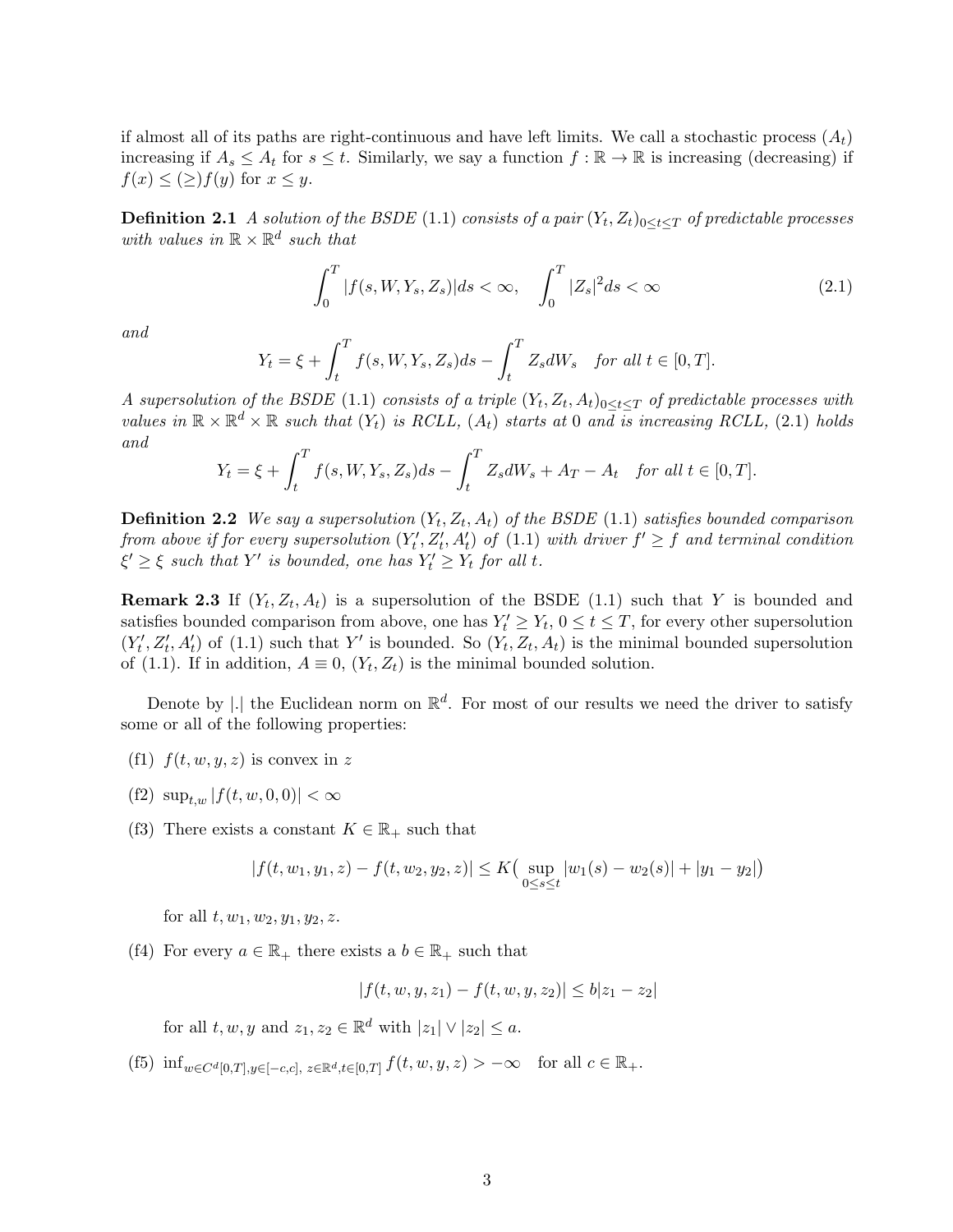Our first result shows that the BSDE  $(1.1)$  has a unique solution such that Z is bounded when f satisfies  $(f1)$ – $(f4)$  and the terminal condition is Lipschitz-continuous in the underlying Brownian motion  $W$ . We prove it by discretizing equation  $(1.1)$  in time and then passing to the continuous-time limit. To do that we approximate W by a sequence  $W^N$ ,  $N \in \mathbb{N}$ , of d-dimensional square-integrable martingales starting at 0 with independent increments satisfying the following conditions:

(W1) For every  $N \in \mathbb{N}$  there exists a finite sequence  $0 = t_0^N < t_1^N < t_2^N \cdots < t_{i_N}^N = T$  such that  $\lim_{N \to \infty} \max_{i} |t_{i+1}^{N} - t_{i}^{N}| = 0$ 

and  $W_t^N$  is constant on the intervals  $[t_i^N, t_{i+1}^N)$ .

(W2)

$$
\lim_{N \to \infty} \mathbb{E} \left[ \sup_{0 \le t \le T} |W_t^N - W_t|^2 \right] = 0.
$$

(W3) For all N and  $i, \Delta W_{t_i^N}^N := W_{t_i^N}^N - W_{t_{i-1}^N}^N$  takes only finitely many different values.

(W4) For all N, i and  $k \neq l$ ,

$$
\mathbb{E}\left[\Delta W_{t_i^N}^{N,k}\Delta W_{t_i^N}^{N,l}\right] = 0 \text{ and } \Delta \left\langle W^{N,k}\right\rangle_{t_i^N} = \Delta \left\langle W^{N,l}\right\rangle_{t_i^N} = \Delta t_i^N := t_i^N - t_{i-1}^N > 0.
$$

(W5)

$$
\sup_{N,i,k}\frac{\left\|\Delta W_{t_{i}^{N}}^{N,k}\right\|_{\infty}}{\sqrt{\Delta t_{i}^{N}}}<\infty.
$$

One can, for instance, set  $t_i^N = iT/N$ ,  $i = 0, ..., N$  and let the  $W_i^N$  be d-dimensional Bernoulli random walks with increments  $\pm \sqrt{T/N}$ , that is, the increments  $W_{N,k}^{N,k}$  $\frac{t^{N,k}_i}{t^{N}_i}-W^{N,k}_{t^{N}_{i-1}}$  $t^{N,K}_{i-1}, i = 1, \ldots, N, k =$  $1, \ldots d$ , are independent and have distribution  $\mathbb{P}\left[W_{\mu N}^{N,k}\right]$  $\frac{t^{N,k}_i}{t^{N}_i}-W^{N,k}_{t^{N}_{i-1}}$  $t_{t_{i-1}}^{N,k} = \pm \sqrt{T/N}$  = 1/2 (see Cheridito and Stadje  $[9]$  for details on how to construct d-dimensional Bernoulli random walks on the same probability space as  $W$  such that one has the convergence of  $(W2)$ ).

We set  $\langle W^N\rangle_t := \langle W^{N,1}\rangle_t = \cdots = \langle W^{N,d}\rangle_t = t_i^N$  for  $t_i^N \leq t < t_{i+1}^N$ . Let  $(\mathcal{F}_t^N)$  be the filtration generated by  $W^N$ . To define the approximating BS $\Delta$ Es, we construct two continuous approximations to  $W^N$ . The process

$$
\bar{W}_t^N = W_{t_{i-1}^N}^N + \frac{t - t_{i-1}^N}{t_i^N - t_{i-1}^N} (W_{t_i^N}^N - W_{t_{i-1}^N}^N) \quad \text{for } t_{i-1}^N \le t \le t_i^N \tag{2.2}
$$

is continuous but not adapted to  $(\mathcal{F}_t^N)$ . To make it  $(\mathcal{F}_t^N)$ -adapted, we shift it by  $h^N := \max_i |t_i^N$  $t_{i-1}^N$  and define

$$
\hat{W}_t^N = \begin{cases}\n0 & \text{for } 0 \le t \le h^N \\
\bar{W}_{t-h^N}^N & \text{for } h^N \le t \le T.\n\end{cases}
$$
\n(2.3)

Introduce the left-continuous, piecewise constant process  $\hat{f}^N$  on  $C^d[0,T]$  by  $\hat{f}^N(0,w,y,z) :=$  $f(0, w, y, z)$  and

$$
\hat{f}^{N}(t, w, y, z) := \frac{\int_{t_{i}^{N}}^{t_{i+1}^{N}} f(s, w, y, z) ds}{\Delta t_{i+1}^{N}} \quad \text{for } t_{i}^{N} < t \leq t_{i+1}^{N}.
$$
\n(2.4)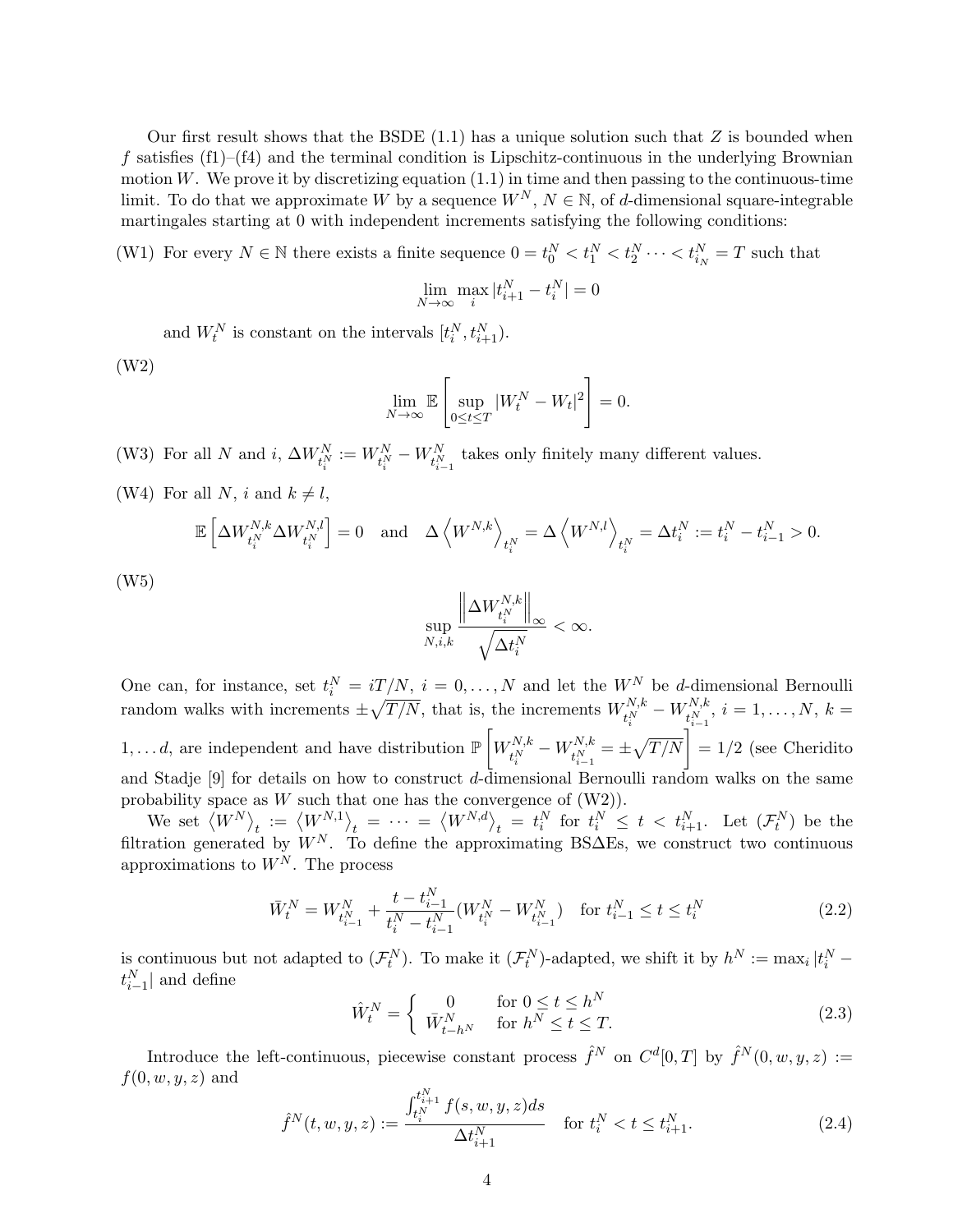Since the approximating processes  $W^N$  do in general not have the predictable representation property, solutions to the discretized equations involve orthogonal martingales. More precisely, a solution to the N-th BS $\Delta E$  (backward stochastic difference equation) corresponding to an  $\mathcal{F}_T^N$ -measurable T terminal condition  $\xi^N$  consists of a triple of  $(\mathcal{F}_t^N)$ -adapted processes  $(Y_t^N, Z_t^N, M_t^N)$  taking values in  $\mathbb{R} \times \mathbb{R}^d \times \mathbb{R}$  such that  $(Y_t^N)$  is constant on the intervals  $[t_i^N, t_{i+1}^N), (Z_t^N)$  is constant on the intervals  $(t_i^N, t_{i+1}^N], (M_t^N)$  is a martingale starting at 0 and orthogonal to  $(W_t^N)$  that is constant on the intervals  $[t_i^N, t_{i+1}^N)$  and

$$
Y_t^N = \xi^N + \int_{(t,T]} \hat{f}^N(s, \hat{W}^N, Y_{s-}^N, Z_s^N) d\langle W^N \rangle_s - \int_{(t,T]} Z_s^N dW_s^N - (M_T^N - M_t^N), \quad t \in [0,T].
$$
 (2.5)

Since the process  $(W_t^N)$  is piece-wise constant, it is completely determined by the finite sequence  $(W_{t_1^N}^N, \ldots, W_T^N)$ , and equation (2.5) can be written as

$$
Y_{t_i^N}^N = Y_{t_{i+1}^N}^N + f^N(t_{i+1}^N, W^N, Y_{t_i^N}^N, Z_{t_{i+1}^N}^N) \Delta t_{i+1}^N - Z_{t_{i+1}^N}^N \Delta W_{t_{i+1}^N}^N - \Delta M_{t_{i+1}^N}^N
$$
\n
$$
Y^N = \epsilon^N
$$
\n(2.6)

$$
Y_T^N = \xi^N, \tag{2.7}
$$

for functions

$$
f^N: \{t_1^N, \ldots, T\} \times \mathbb{R}^{d \times i_N} \times \mathbb{R} \times \mathbb{R}^d \to \mathbb{R}.
$$

If f satisfies (f1)–(f4),  $f<sup>N</sup>$  has the following properties:

- (f1')  $f^N(t_i^N, w, y, z)$  is convex in z
- (f2')  $\sup_{N,i} |f^N(t_i^N, W^N, 0, 0)| < \infty$
- (f3') There exists a constant  $K \in \mathbb{R}_+$  such that

$$
|f^N(t_i^N, w_1, y_1, z) - f^N(t_i^N, w_2, y_2, z)| \le K \left( \sup_{j \le i-1} |w_1(t_j^N) - w_2(t_j^N)| + |y_1 - y_2| \right)
$$

for all  $N, i, w_1, w_2, y_1, y_2, z$ .

(f4') For every  $a \in \mathbb{R}_+$  there exists a  $b \in \mathbb{R}_+$  such that

$$
|f^N(t_i^N, w, y, z_1) - f^N(t_i^N, w, y, z_2)| \le b|z_1 - z_2|
$$

for all  $N, i, w, y$  and  $z_1, z_2 \in \mathbb{R}^d$  satisfying  $|z_1| \vee |z_2| \leq a$ .

We endow  $C^{d}[0,T]$  with the supremum norm  $||w||_{\infty} := \sup_{0 \leq t \leq T} |w(t)|$ . Our first result assumes that the terminal condition is of the form  $\ddot{\xi} = \phi(W)$  for a Lipschitz-continuous function  $\varphi: C^{d}[0,T] \to \mathbb{R}$ , that is, there exists a constant  $L \in \mathbb{R}$  such that  $|\varphi(w_1) - \varphi(w_2)| \leq L ||w_1 - w_2||_{\infty}$ for all  $w_1, w_2 \in C^d[0, T]$ .

**Theorem 2.4** Assume f satisfies (f1)–(f4) and  $\xi$  is of the form  $\xi = \varphi(W)$  for a Lipschitz-continuous function  $\varphi : C^d[0,T] \to \mathbb{R}$ . Then the BSDE (1.1) has a unique solution  $(Y,Z)$  such that Z is bounded. Moreover, if  $\xi^N = \varphi(\hat{W}^N)$ , then for N large enough, there exist unique solutions  $(Y^N, Z^N, M^N)$  to the corresponding BS $\Delta E$ s (2.5) and

$$
\sup_{t} \left( |Y_{t}^{N} - Y_{t}| + | \int_{0}^{t} Z_{s}^{N} dW_{s}^{N} - \int_{0}^{t} Z_{s} dW_{s}| + |M_{t}^{N}| \right) \to 0 \quad \text{in } L^{2}
$$
 (2.8)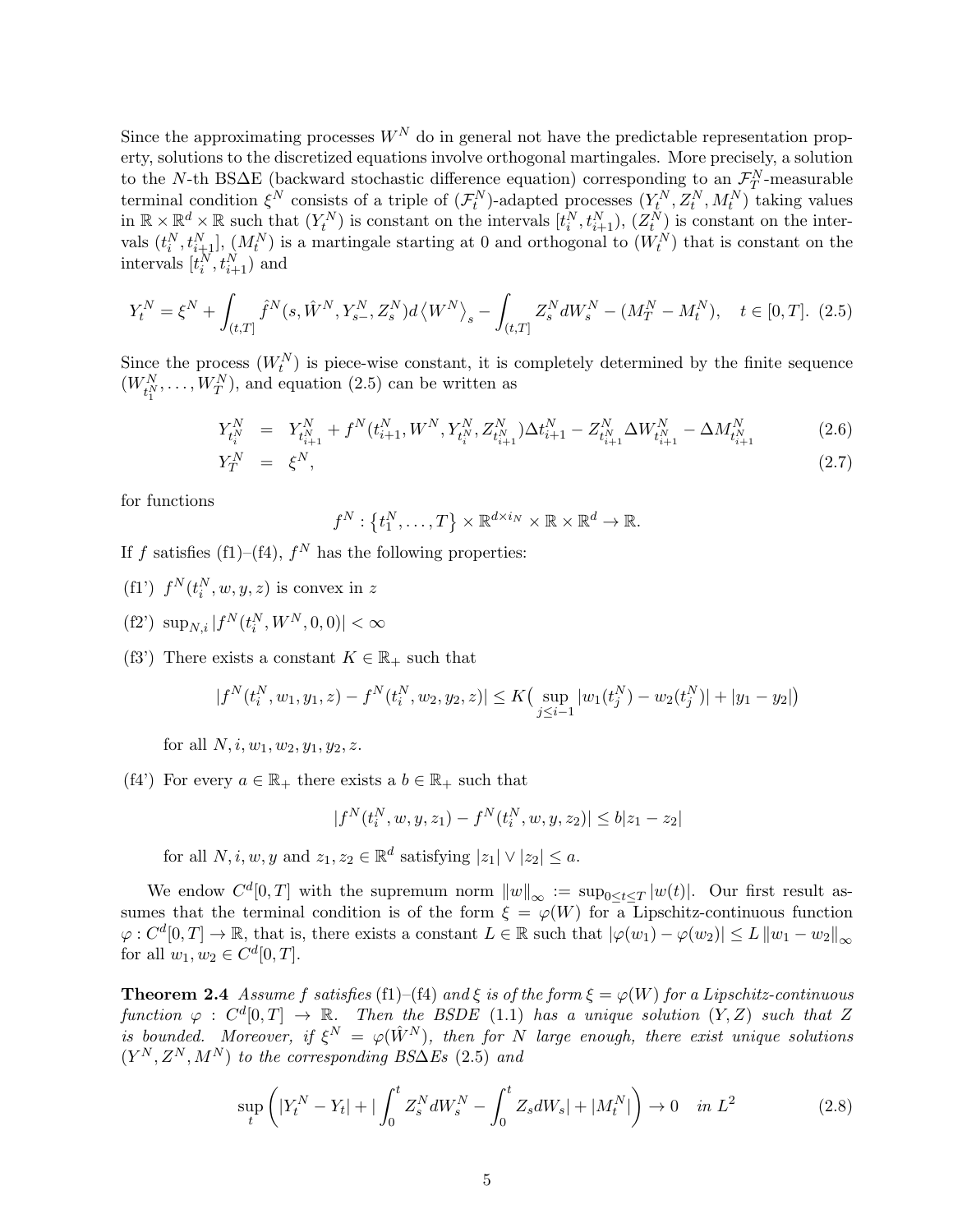as well as

$$
\sup_{t} \left( \sum_{k=1}^{d} \left| \int_{0}^{t} Z_{s}^{N,k} d\left\langle W^{N} \right\rangle_{s} - \int_{0}^{t} Z_{s}^{k} ds \right|^{2} + \left| \int_{0}^{t} |Z_{s}^{N}|^{2} d\left\langle W^{N} \right\rangle_{s} - \int_{0}^{t} |Z_{s}|^{2} ds \right| \right) \to 0 \quad \text{in } L^{1}.
$$
 (2.9)

If  $(Y', Z')$  is the solution with bounded Z' of the BSDE (1.1) corresponding to a driver  $f' \geq f$ satisfying (f1)–(f4) and terminal condition  $\xi' \geq \xi$  of the form  $\xi' = \varphi'(W)$  for a Lipschitz-continuous  $function \varphi': C^{d}[0,T] \to \mathbb{R}, \text{ then } Y'_{t} \geq Y_{t} \text{ for all } t \in [0,T]. \text{ In particular, if } \varphi \text{ is bounded, then } Y \text{ is a finite.}$ bounded as well.

Next, we consider terminal conditions that can be uniformly approximated by Lipschitz-continuous terminal conditions. We call a d-dimensional  $(\mathcal{F}_t)$ -predictable process  $(\mu_t)_{t\in[0,T]}$  BMO if there exists a constant  $C \in \mathbb{R}_+$  such that

$$
\mathbb{E}\left[\int_{\tau}^{T}|\mu_{s}|^{2}ds|\mathcal{F}_{\tau}\right]\leq C
$$

for all stopping times  $\tau$  taking values in [0, T]. By choosing  $\tau = 0$ , one obtains that a BMO process  $\mu$  satisfies  $\mathbb{E}\left[\int_0^T|\mu_s|^2ds\right]<\infty.$ 

**Theorem 2.5** Assume f satisfies (f1)–(f5) and  $\varphi^n$  :  $C^d[0,T] \to \mathbb{R}$  is a sequence of bounded Lipschitz-continuous functions such that  $\|\varphi^n - \varphi\|_{\infty} \to 0$  for a bounded function  $\varphi : C^d[0,T] \to \mathbb{R}$ . Denote by  $(Y^n, Z^n)$  the solution of the BSDE (1.1) with terminal condition  $\xi^n = \varphi^n(W)$  such that  $Z^n$  is bounded. Then

$$
\left\|\sup_t|Y_t^n-Y_t|\right\|_{L^\infty}\to 0
$$
 and  $\mathbb{E}\left[\sqrt{\int_0^T|Z_s^n-Z_s|^2ds}\right]\to 0,$ 

where  $(Y, Z, A)$  is a supersolution of (1.1) such that Y is bounded and continuous and Z is a BMO process. If moreover, f is increasing or decreasing in y, then  $(Y, Z, A)$  satisfies bounded comparison from above and hence, is the minimal bounded supersolution of the BSDE (1.1).

Since the uniform limits of bounded Lipschitz-continuous functions on  $C^{d}[0,T]$  are all the bounded uniformly continuous functions on  $C^{d}[0,T]$ , the following corollary is an immediate consequence of Theorem 2.5:

**Corollary 2.6** If f satisfies (f1)–(f5) and the terminal condition is of the form  $\xi = \varphi(W)$  for a bounded uniformly continuous function  $\varphi: C^d[0,T] \to \mathbb{R}$ , then the BSDE (1.1) has a supersolution  $(Y, Z, A)$  such that Y is bounded and continuous and Z is a BMO process. If in addition, f is increasing or decreasing in y, then  $(1.1)$  has a minimal bounded supersolution  $(Y, Z, A)$ . It satisfies bounded comparison from above,  $Y$  is continuous and  $Z$  is a BMO process.

The next result is about terminal conditions that can be approximated pointwise from below by Lipschitz-continuous terminal conditions:

**Theorem 2.7** Assume f satisfies (f1)–(f5) and is increasing in y. Let  $\varphi^n$ :  $C^d[0,T] \to \mathbb{R}$  be a sequence of bounded Lipschitz-continuous functions such that  $\varphi^n \uparrow \varphi$  pointwise for a bounded function  $\varphi: C^d[0,T] \to \mathbb{R}$ . Denote by  $(Y^n,Z^n)$  the solution of the BSDE (1.1) corresponding to the terminal condition  $\xi^n = \varphi^n(W)$  such that  $Z^n$  is bounded. Then  $Y_t^n \uparrow Y_t$  a.s. for all t, where  $(Y, Z, A)$ is a supersolution of  $(1.1)$  satisfying bounded comparison from above such that Y is bounded and Z is a BMO process.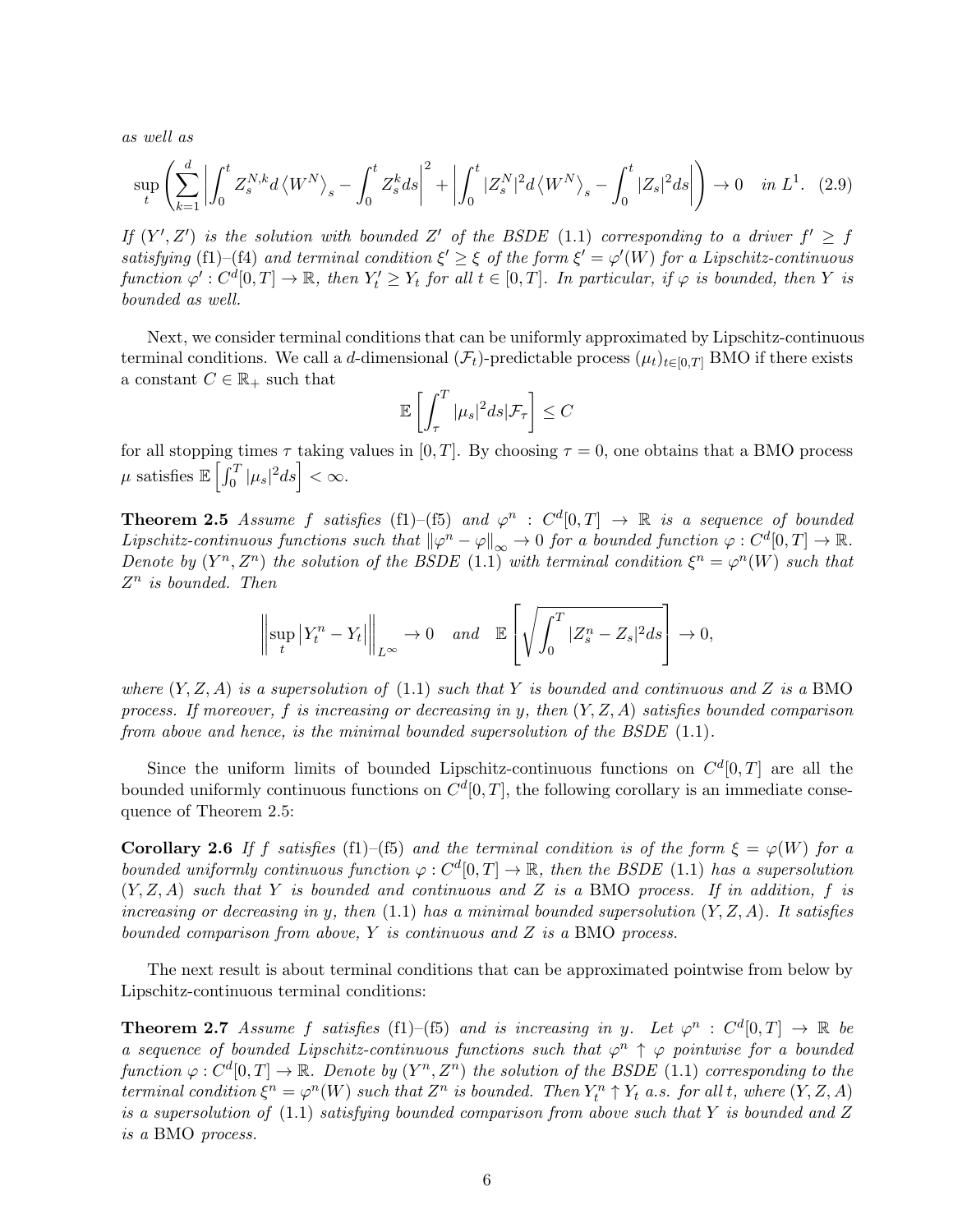Note that every bounded function  $\varphi: C^d[0,T] \to \mathbb{R}$  that is the pointwise limit of an increasing sequence of bounded Lipschitz-continuous functions  $\varphi^n : C^d[0,T] \to \mathbb{R}$  is lower semicontinuous. On the other hand, for every bounded lower semicontinuous function  $\varphi: C^d[0,T] \to \mathbb{R}$ , the functions

$$
\varphi^n(w):=\inf_{v\in C^d[0,T]}\varphi(v)+n\left\|v-w\right\|_\infty
$$

are bounded Lipschitz-continuous and increase pointwise to  $\varphi$ . This gives the following corollary to Theorem 2.7:

Corollary 2.8 If f satisfies  $(f1)$ – $(f5)$  and is increasing in y, then for every bounded lower semicontinuous function  $\varphi : C^d[0,T] \to \mathbb{R}$ , the BSDE (1.1) with terminal condition  $\xi = \varphi(W)$  has a minimal bounded supersolution  $(Y, Z, A)$ . It satisfies bounded comparison from above and Z is a BMO process.

## 3 Solutions of BS∆Es and their properties

**Lemma 3.1** If the BS $\Delta E$  (2.6)–(2.7) has a solution  $(Y^N, Z^N, M^N)$ , then

$$
Y_{t_i^N}^N - f^N(t_{i+1}^N, W^N, Y_{t_i^N}^N, Z_{t_{i+1}^N}^N) \Delta t_{i+1}^N = \mathbb{E}\left[Y_{t_{i+1}^N}^N | \mathcal{F}_{t_i^N}^N\right]
$$
(3.1)

$$
Z_{t_{i+1}^N}^{N,k} = \frac{\mathbb{E}\left[Y_{t_{i+1}^N}^N \Delta W_{t_{i+1}^N}^{N,k} | \mathcal{F}_{t_i^N}^N\right]}{\Delta t_{i+1}^N} \tag{3.2}
$$

$$
\Delta M_{t_{i+1}^N}^N = Y_{t_{i+1}^N}^N - \mathbb{E}\left[Y_{t_{i+1}^N}^N | \mathcal{F}_{t_i^N}^N\right] - Z_{t_{i+1}^N}^N \Delta W_{t_{i+1}^N}^N \tag{3.3}
$$

for all  $i \leq i_N - 1$ .

*Proof.* (3.1) follows from equation (2.6) by taking conditional expectation with respect to  $\mathcal{F}_{t_i^N}^N$ . (3.2) is obtained by first multiplying (2.6) with  $\Delta W_{1N}^{N,k}$  and then taking conditional expectation  $t_{i+1}^{N,k}$  and then taking conditional expectation with respect to  $\mathcal{F}_{t_i^N}^N$ . (3.3) is a consequence of (2.6) and (3.1).

By condition (W1), there exists  $N_0 \in \mathbb{N}$  such that  $\max_i \Delta t_i^N < 1/K$  for all  $N \ge N_0$ . So it follows from the following proposition that for large enough N, the BS $\Delta E$  (2.6)–(2.7) has a unique solution for every terminal condition.

**Proposition 3.2** If  $\max_i \Delta t_i^N < 1/K$ , the N-th BS $\Delta E$  has for every terminal condition  $\xi^N$  a unique solution  $(Y^N, Z^N, M^N)$ .

*Proof.* We show the proposition by backward induction. One must have  $Y_T^N = \xi^N$ , and if  $Y_{t_{i+1}^N}^N$ is given, the only possible choice for  $Z_{t_{i+1}^N}^N$  is (3.2). Since  $\Delta t_i^N K < 1$ , one obtains from (f3) that for every possible realization  $(w(t_1^N), \ldots, w(T)) \in \mathbb{R}^{d \times i_N}$  of  $(W_{t_1^N}^N, \ldots, W_T^N)$ , there exists a unique  $y \in \mathbb{R}$  such that

$$
y - f^{N}(t_{i+1}^{N}, w, y, Z_{t_{i+1}^{N}}^{N}) \Delta t_{i+1}^{N} = \mathbb{E}\left[Y_{t_{i+1}^{N}}^{N} | \mathcal{F}_{t_{i}^{N}}^{N}\right].
$$

This gives an  $\mathcal{F}_{t_i^N}$ -measurable  $Y_{t_i^N}^N$  random variable satisfying (3.1). Finally, one defines  $(M_t^N)$ through  $M_0^N = 0$  and (3.3). Then  $(Y_t^N, Z_t^N, M_t^N)$  is the unique solution of the BS $\Delta E$  (2.6)–(2.7).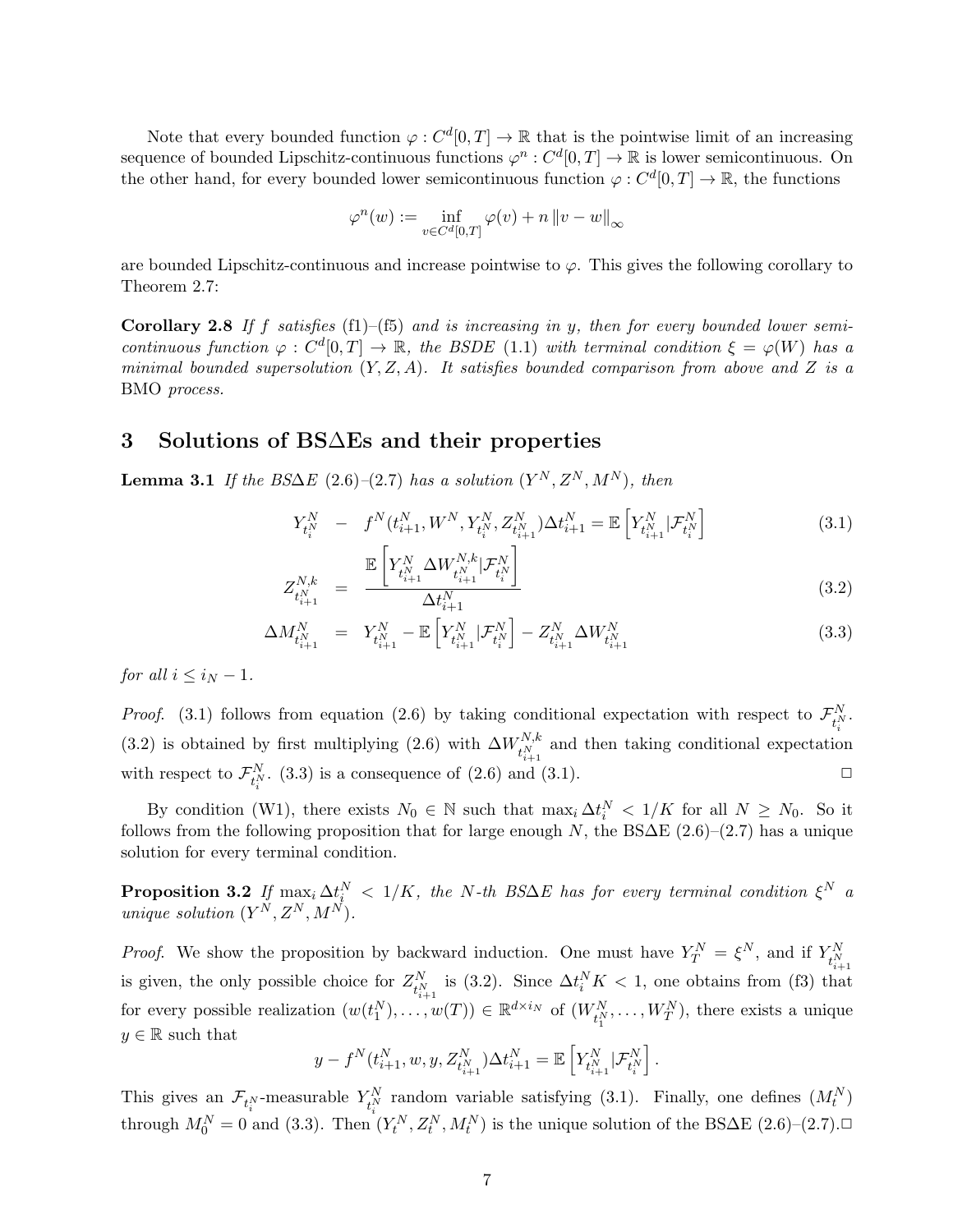Let us denote by  $g^N$  the convex conjugate of  $f^N$  with respect to z, given by

$$
g^N(t, w, y, \mu) = \sup_{z \in \mathbb{R}^d} \left\{ z\mu - f^N(t, w, y, z) \right\}, \quad \mu \in \mathbb{R}^d.
$$

 $g^N$  is a mapping from  $[0,T] \times \mathbb{R}^{d \times i_N} \times \mathbb{R} \times \mathbb{R}^d$  to  $\mathbb{R} \cup \{\infty\}$ , which inherits condition (f3') from  $f^N$ , that is,

$$
|g^N(t_i, w_1, y_1, \mu) - g^N(t_i, w_2, y_2, \mu)| \le K \Big(\sup_{j \le i-1} |w_1(t_j^N) - w_2(t_j^N)| + |y_1 - y_2|\Big)
$$

Our goal is to derive a convex dual representation of  $Y_t^N$  in terms of  $g^N$ . We need the following notation: Let  $(\mu_t)$  be an  $(\mathcal{F}_t^N)$ -adapted  $\mathbb{R}^d$ -valued process constant on the intervals  $(t_i^N, t_{i+1}^N]$  such that

$$
\mu_{t_i} \Delta W_{t_i^N}^N > -1 \quad \text{for all } i. \tag{3.4}
$$

Then

$$
\frac{d\mathbb{P}^{\mu}}{d\mathbb{P}} = \prod_{i=1}^{i_N} (1 + \mu_{t_i^N} \Delta W_{t_i^N}^N)
$$
\n(3.5)

defines a probability measure  $\mathbb{P}^{\mu}$  equivalent to  $\mathbb P$  under which the processes

$$
W_{t_i^N}^{N,\mu,k} := W_{t_i^N}^{N,k} - \sum_{j=1}^i \mu_{t_j^N}^k \Delta t_j^N, \quad i = 1, \dots, i_N, \quad k = 1, \dots, d,
$$

are  $(\mathcal{F}_t^N)$ -martingales. Note that  $M^N$  is still a martingale under  $\mathbb{P}^{\mu}$ . The following result gives an implicit convex dual representation of  $Y^N$  in terms of  $g^N$ . In Lemma 5.3 below we show an analogue in continuous time.

**Lemma 3.3** For every constant  $C > 0$ , there exists an  $N_0 \in \mathbb{N}$  such that for all  $N \ge N_0$  the following holds: If there is an  $i \le i_N - 1$  such that the N-th BS $\Delta E$  has a solution  $(Y^N,Z^N,M^N)$ satisfying  $|Z_{t_j^N}^N| \leq C$  for all  $j \geq i+1$ , then

$$
Y_{t_i^N}^N = \sup_{\mu} \mathbb{E}^{\mu} \left[ \xi^N - \sum_{j=i+1}^{i_N} g^N(t_j^N, W^N, Y_{t_{j-1}^N}^N, \mu_{t_j^N}) \Delta t_j^N \mid \mathcal{F}_{t_i^N}^N \right],
$$
\n(3.6)

where the supremum is taken over all  $(\mathcal{F}_t^N)$ -adapted  $\mathbb{R}^d$ -valued processes  $(\mu_t)$  that are constant on the intervals  $(t_j^N, t_{j+1}^N]$  and satisfy (3.4). Furthermore, the supremum is attained for some process  $(\mu_t^*).$ 

*Proof.* First assume  $(Y^N, Z^N, M^N)$  is a solution of the N-th BS $\Delta E$  and  $\mu$  is an  $(\mathcal{F}_t^N)$ -adapted  $\mathbb{R}^d$ -valued process that is constant on the intervals  $(t_j^N, t_{j+1}^N]$  and satisfies (3.4). Since  $(W_t^{N,\mu,k})$  $t^{N,\mu,\kappa}$ ) is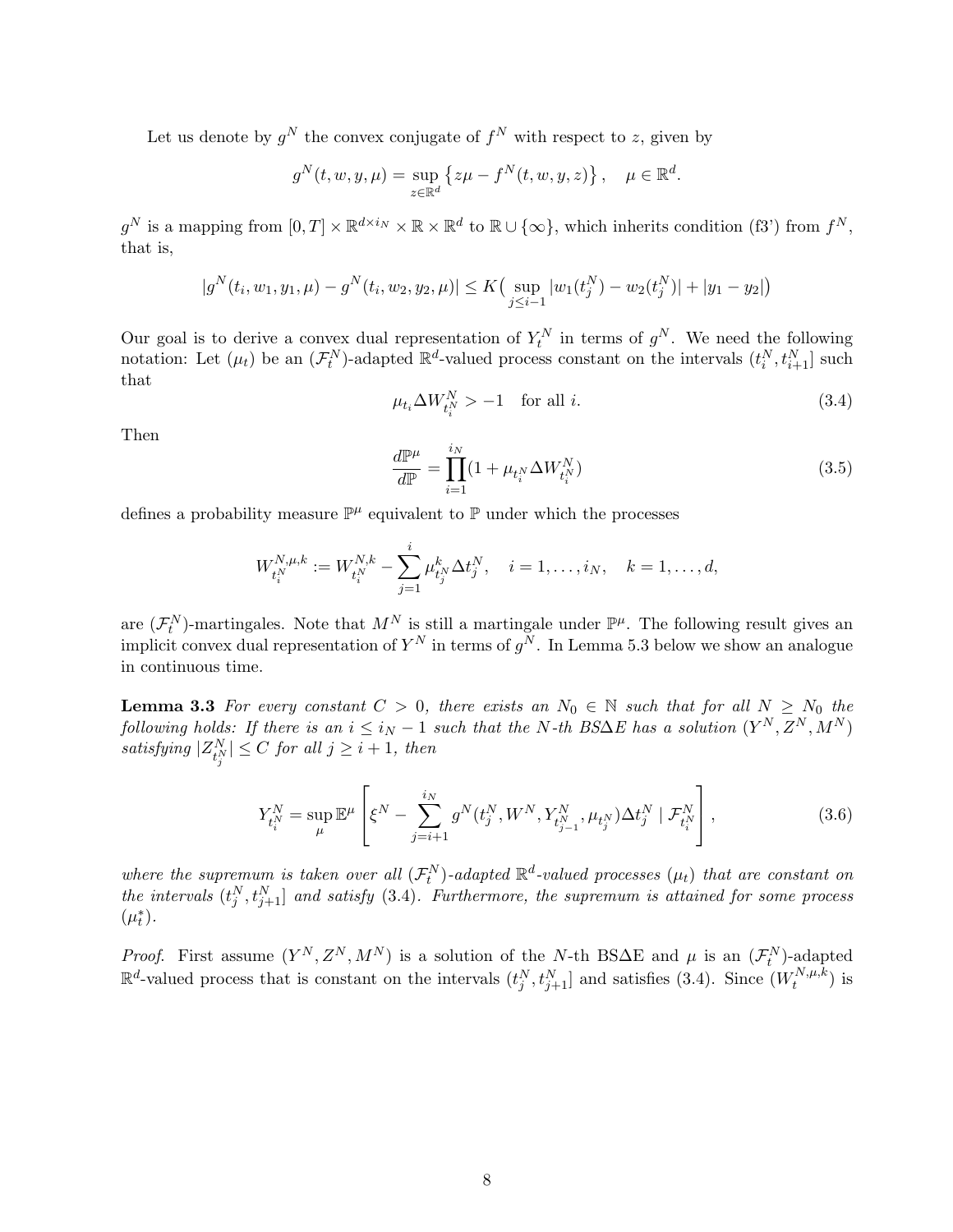for all  $k = 1, ..., d$ , a martingale under  $\mathbb{P}^{\mu}$ , one obtains for every  $i \leq i_N - 1$ ,

$$
Y_{t_i^N}^N = \mathbb{E}^{\mu} \Big[ \xi^N + \sum_{j=i+1}^{i_N} f^N(t_j^N, W^N, Y_{t_{j-1}^N}^N, Z_{t_j^N}^N) \Delta t_j^N - \sum_{j=i+1}^{i_N} Z_{t_j^N}^N \Delta W_{t_j^N}^N - (M_T^N - M_{t_i^N}^N) | \mathcal{F}_{t_i^N}^N \Big] = \mathbb{E}^{\mu} \Big[ \xi^N + \sum_{j=i+1}^{i_N} \Big( f^N(t_j^N, W^N, Y_{t_{j-1}^N}^N, Z_{t_j^N}^N) - Z_{t_j^N}^N \mu_{t_j^N} \Big) \Delta t_j^N - \sum_{j=i+1}^{i_N} Z_{t_j^N}^N \Big( \Delta W_{t_j^N}^N - \mu_{t_j^N} \Delta t_j^N \Big) | \mathcal{F}_{t_i^N}^N \Big] = \mathbb{E}^{\mu} \Big[ \xi^N + \sum_{j=i+1}^{i_N} \Big( f^N(t_j^N, W^N, Y_{t_{j-1}^N}^N, Z_{t_j^N}^N) - Z_{t_j^N}^N \mu_{t_j^N} \Big) \Delta t_j^N | \mathcal{F}_{t_i^N}^N \Big] \geq \mathbb{E}^{\mu} \Big[ \xi^N - \sum_{j=i+1}^{i_N} g^N(t_j^N, W^N, Y_{t_{j-1}^N}^N, \mu_{t_j^N}^N) \Delta t_j^N | \mathcal{F}_{t_i^N}^N \Big].
$$
 (3.7)

Now let  $C > 0$ . By condition (f4'), there exists a constant  $b \in \mathbb{R}_+$  such that

$$
|f^{N}(t_{i}^{N}, w, y, z_{1}) - f^{N}(t_{i}^{N}, w, y, z_{2})| \leq b|z_{1} - z_{2}|
$$
\n(3.8)

for all  $N, i, w, y$ , and  $z_1, z_2 \in \mathbb{R}^d$  with  $|z_1| \vee |z_2| \leq 2C$ . Due to (W5) there exists a  $D \in \mathbb{R}_+$  such that

$$
\sup_{N,i,k} \frac{\left\| \Delta W^{N,k}_{t_i^N} \right\|_{\infty}}{\sqrt{\Delta t_i^N}} \le D,
$$

and by (W1), there is an  $N_0 \in \mathbb{N}$  such that

$$
\sup_{i} b\sqrt{d}D\sqrt{\Delta t_i^N} < 1 \quad \text{for all } N \ge N_0. \tag{3.9}
$$

Fix  $N \ge N_0$  and  $i \in \{0, \cdots, i_N - 1\}$ . Assume  $(Y^N, Z^N, M^N)$  is a solution of the N-th BS $\Delta E$  such that  $|Z_{t_j^N}^N| \leq C$  for all  $j \geq i+1$ . To see that inequality (3.7) is actually an equality for some process  $(\mu_t^*),$  note that the subdifferential  $\partial f(t, w, y, z)$  of f with respect to z is non-empty for all  $(t, w, y, z)$ . For every  $j \geq i+1$ , the filtration  $\mathcal{F}_{t_{j-1}^N}^N$  has only finitely many atoms  $B_1, \ldots, B_m$ . On every atom  $B_l$ choose a vector  $z_l \in \partial f(t_j^N, W^N, Y_{t_{j-1}^N}^N, Z_{t_j^N}^N)$ . Set  $\mu_{t_j^N}^* := z_l$  for  $t \in (t_{j-1}^N, t_j^N]$  and  $\omega \in B_l$  and  $\mu_t^* := 0$ for  $t \leq t_i^N$ . Then  $(\mu_t^*)$  is an  $(\mathcal{F}_t^N)$ -adapted  $\mathbb{R}^d$ -valued process constant on the intervals  $(t_i^N, t_{i+1}^N]$ such that

$$
Z^N_{t^N_j} \mu^*_{t^N_j} = f^N(t^N_j, W^N, Y^N_{t^N_{j-1}}, Z^N_{t^N_j}) + g^N(t^N_j, W^N, W^N, Y^N_{t^N_{j-1}}, \mu^*_{t^N_j}) \text{ for all } j \geq i+1.
$$

It remains to show that  $\mu^*$  satisfies condition (3.4). Then  $\mathbb{P}^{\mu^*}$  is a probability measure equivalent to  $\mathbb P$  and for  $\mu = \mu^*$ , the inequality in (3.7) becomes an equality. But since  $|Z_{t_j^N}^N| \leq C$  for all  $j \geq i+1$ , it follows from (3.8) that  $|\mu_{t_j^N}^*| \leq b$ , and one obtains

$$
|\mu_{t_j^N}^*\Delta W_{t_j^N}^N|\le b\sqrt{d}D\sqrt{\Delta t_j^N}<1\quad\text{for all }j\ge i+1.
$$

 $\Box$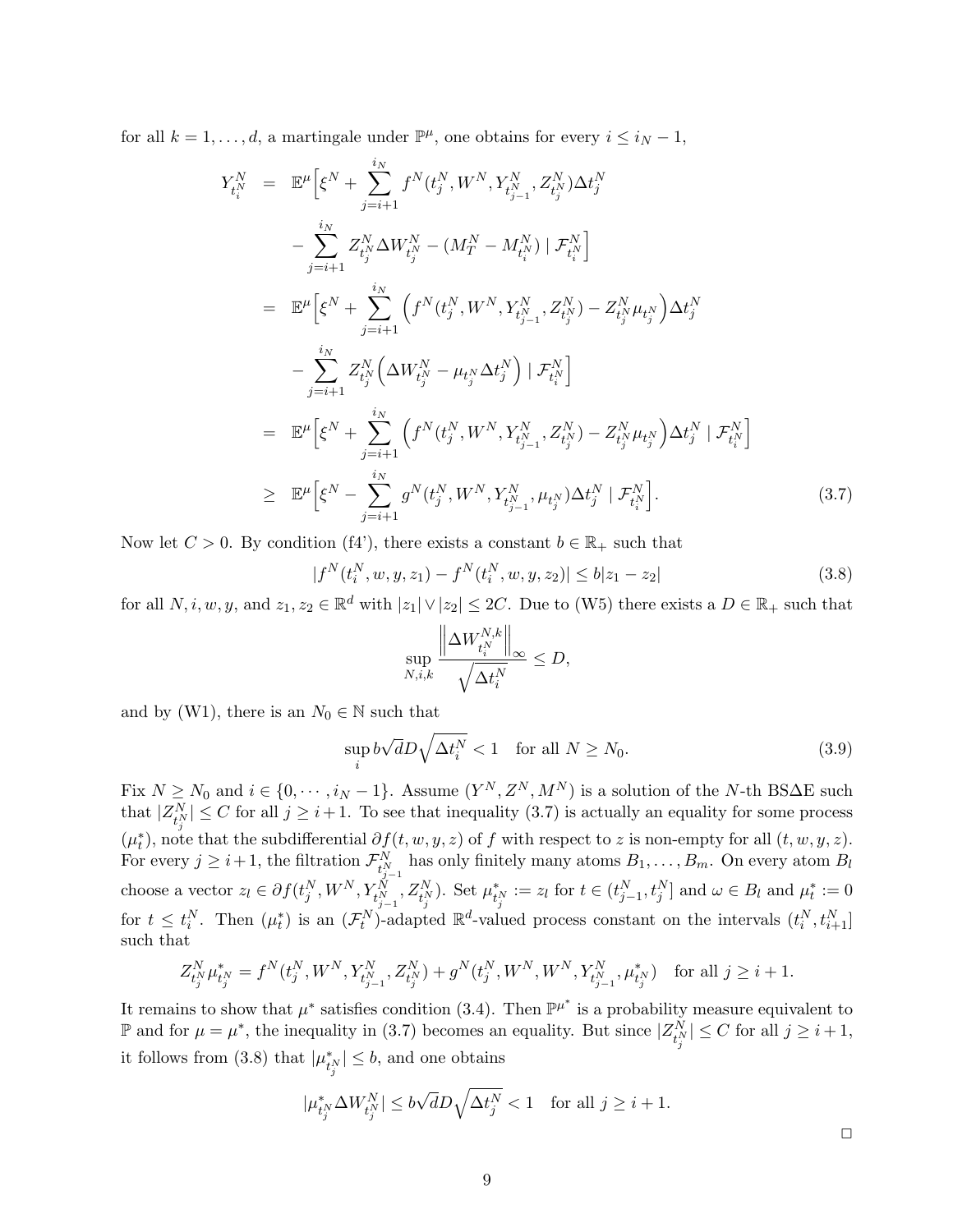## 4 Proof of Theorem 2.4

We need the following discrete-time version of Gronwall's lemma:

**Lemma 4.1** For every  $B \in \mathbb{R}_+$  there exists  $N_0 \in \mathbb{N}$  such that for all  $N \geq N_0$  the following holds: If  $(X_t^N)_{t \in [0,T]}$  is a stochastic process that is constant on the intervals  $[t_{i-1}^N, t_i^N)$  and satisfies

$$
|X^N_T|\leq A\quad as\ well\ as\quad |X^N_{t^N_i}|\leq A+B\sum_{j=i+1}^{i_N}|X^N_{t^N_{j-1}}|\Delta t^N_j,\quad i\leq i_N-1\quad for\ some\ A\in\mathbb R_+,
$$

then

$$
|X_t^N| \le 2A \exp\{B(T-t)\}, \quad \text{for all } t \in [0, T].
$$

*Proof.* If N is so large that  $B \max_i \Delta t_i^N < 1$ , then the unique process that is constant on the intervals  $[t_{i-1}^N, t_i^N)$  and solves the deterministic backward equation

$$
\hat{X}_T^N = A
$$
,  $\hat{X}_{t_i^N}^N = A + B \sum_{j=i+1}^{i_N} \hat{X}_{t_{j-1}^N}^N \Delta t_j^N$ ,  $i \le i_N - 1$ ,

is given by

$$
\hat{X}_T^N = A \quad \text{and} \quad \hat{X}_t^N = A \prod_{j \,:\, t_j^N > t} (1 - B \Delta t_j^N)^{-1} \quad \text{for } t < T.
$$

Since  $\prod_{j:t_j^N>t}(1 - B\Delta t_j^N)^{-1}$  is converging uniformly in t to  $\exp(B(T-t))$ , there exists  $N_0 \in \mathbb{N}$ such that  $B \max_i \Delta t_i^N < 1$  and  $\prod_{j \in t_j^N > t} (1 - B \Delta t_j^N)^{-1} \leq 2 \exp(B(T - t))$  for all  $N \geq N_0$  and  $t \in [0,T]$ . Therefore,  $\hat{X}_t^N \le 2A \exp(B(T-t))$  for all  $N \ge N_0$  and  $t \in [0,T]$ . It remains to show that  $|X_t^N| \leq \hat{X}_t^N$ . But this follows by backward induction from

$$
|X^N_{t^N_i}| \leq \frac{A + B\sum_{j=i+2}^{i_N} |X^N_{t^N_{j-1}}| \Delta t^N_j}{1 - B\Delta t^N_{i+1}} \leq \frac{A + B\sum_{j=i+2}^{i_N} \hat{X}^N_{t^N_{j-1}} \Delta t^N_j}{1 - B\Delta t^N_{i+1}} = \hat{X}^N_{t^N_i}.
$$

**Lemma 4.2** Assume all  $\xi^N$  are of the form  $\xi^N = \varphi(\hat{W}^N)$  for a function  $\varphi : C^d[0,T] \to \mathbb{R}$  for which there exists a constant  $L \in \mathbb{R}_+$  such that

$$
|\varphi(w_1) - \varphi(w_2)| \le L \|w_1 - w_2\|_{\infty}
$$
\n(4.1)

for all  $w_1, w_2 \in C^d[0,T]$ . Then there exists an  $N_0 \in \mathbb{N}$  such that for  $N \ge N_0$ , every solution  $(Y^N, Z^N, M^N)$  of the N-th BS∆E satisfies

$$
\sup_{0 \le t \le T} |Z_t^N| \le 2\sqrt{d}(L + KT) \exp(KT). \tag{4.2}
$$

*Proof.* Choose  $N_0 \in \mathbb{N}$  so large that the statement of Lemma 3.3 holds for  $C = 2\sqrt{d}(L +$ KT) exp(KT) and the statement of Lemma 4.1 holds for  $B = K$ . Assume  $(Y^N, Z^N, M^N)$  is a solution of the N-th BS $\Delta E$  for some  $N \geq N_0$ . We prove (4.2) by backward induction. Fix  $i \in \{1, \ldots, i_N\}$  and if  $i \leq i_N - 1$ , assume

$$
|Z^N_{t^N_j}|\leq 2\sqrt{d}(L+KT)\exp(KT)\quad\text{for all }j\geq i+1.
$$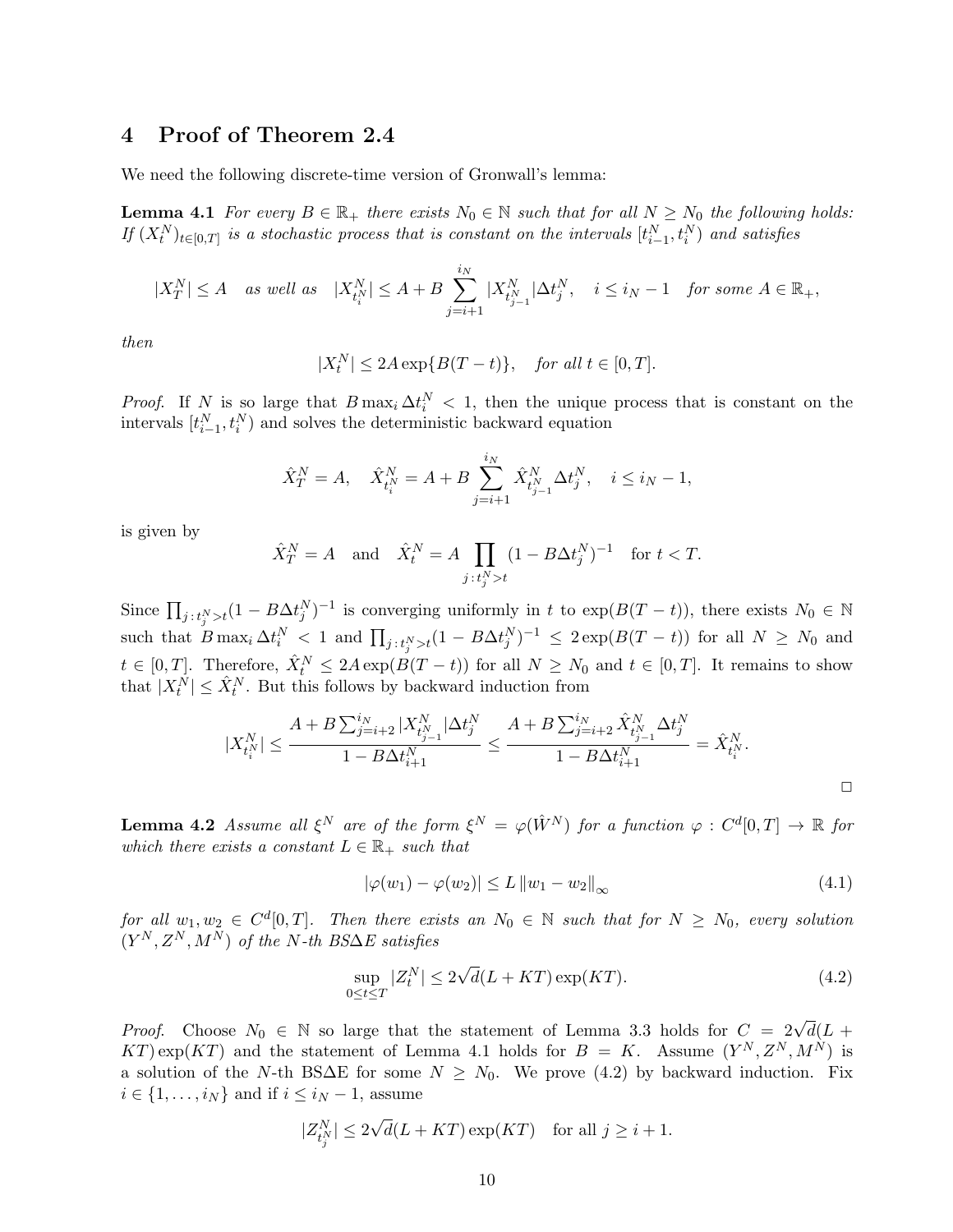There exist functions  $\varphi^N : \mathbb{R}^{d \times i_N} \to \mathbb{R}$  such that  $\varphi^N(W^N_{t_1^N}, \dots, W^N_T) = \varphi(\hat{W}^N)$  and

$$
|\varphi^{N}(w_{1},...,w_{i_{N}})-\varphi^{N}(w'_{1},...,w'_{i_{N}})| \leq L \sup_{i=1,...,i_{N}}|w_{i}-w'_{i}|
$$
\n(4.3)

for all  $w_1, \ldots, w_{i_N}, w'_1, \ldots, w'_{i_N} \in \mathbb{R}^d$ . Choose  $x_1, \ldots, x_i \in \mathbb{R}^d$  such that

$$
\mathbb{P}[(W_{t_1^N}^N, \dots, W_{t_i^N}^N) = (x_1, \dots, x_i)] > 0
$$

and denote by  $(Y_t^{N,x})$  $\{X_t^{N,x}, Z_t^{N,x}, M_t^{N,x}\}_{t\geq t_i^N}$  the solution  $(Y_t^N, Z_t^N, M_t^N)$  conditioned on

$$
(W_{t_1^N}^N, \ldots, W_{t_i^N}^N) = (x_1, \ldots, x_i).
$$

It is adapted to the filtration  $(\tilde{\mathcal{F}}_t)_{t\geq t_i^n}$  generated by the *d*-dimensional Brownian motion

$$
\tilde{W}_t^N := W_t^N - W_{t_i^N}^N, \quad t \ge t_i^N,
$$

and solves the BS∆E

$$
Y_{t_j^N}^{N,x} = Y_{t_{j+1}^N}^{N,x} + f^N(t_{j+1}^N, x_1, \dots, x_{i-1}, x_i + \tilde{W}^N, Y_{t_j^N}^{N,x}, Z_{t_{j+1}^N}^{N,x}) \Delta t_{j+1}^N - Z_{t_{j+1}^N}^{N,x} \Delta \tilde{W}_{t_{j+1}^N}^N - (M_{t_{j+1}^N}^{N,x} - M_{t_j^N}^{N,x})
$$
\n(4.4)

$$
Y_T^{N,x} = \xi^{N,x},\tag{4.5}
$$

where

$$
\xi^{N,x} = \varphi^N(x_1,\ldots,x_{i-1},x_i+\tilde{W}^N).
$$

Now let  $x'_i \in \mathbb{R}^d$  such that

$$
\mathbb{P}[(W_{t_1^N}^N, \dots, W_{t_i^N}^N) = (x_1, \dots, x_{i-1}, x_i')] > 0
$$

and denote  $x' = (x_1, \ldots, x_{i-1}, x'_i)$ . If  $i = i_N$ , one obtains directly from (4.3) that

$$
|Y_T^{N,x'} - Y_T^{N,x}| = |\varphi^N(x_1, \dots, x'_{i_N}) - \varphi^N(x_1, \dots, x_{i_N})| \le L |x'_{i_N} - x_{i_N}|.
$$

If  $i \leq i_{N-1}$ , note that  $|\max[a_1, a_2] - \max[b_1, b_2]| \leq \max[|a_1 - b_1|, |a_2 - b_2|]$  for all  $a_1, a_2, b_1, b_2 \in \mathbb{R}$ . Therefore, one obtains from Lemma 3.3 for all  $j \geq i$ ,

$$
\begin{split}\n&|Y_{t_j^N}^{N,x'} - Y_{t_j^N}^{N,x}| \\
&= \left| \max_{\mu \in \{\mu',\mu^*\}} \mathbb{E}^{\mu} \left[ \xi^{N,x'} - \sum_{l=j+1}^{i_N} g^N(t_l^N, x_1, \dots, x_{i-1}, x_i' + \tilde{W}^N, Y_{t_{l-1}^N}^{N,x'}, \mu_{t_l^N}) \Delta t_l^N \middle| \tilde{\mathcal{F}}_{t_j^N}^N \right] \right] \\
&- \max_{\mu \in \{\mu',\mu^*\}} \mathbb{E}^{\mu} \left[ \xi^{N,x} - \sum_{l=j+1}^{i_N} g^N(t_l^N, x_1, \dots, x_{i-1}, x_i + \tilde{W}^N, Y_{t_{l-1}^N}^{N,x}, \mu_{t_l^N}) \Delta t_l^N \middle| \tilde{\mathcal{F}}_{t_j^N}^N \right] \right| \\
&\leq \max_{\mu \in \{\mu',\mu^*\}} \mathbb{E}^{\mu} \left[ \left| \xi^{N,x'} - \xi^{N,x} \middle| + \sum_{l=j+1}^{i_N} \left| g^N(t_l^N, x_1, \dots, x_{i-1}, x_i' + \tilde{W}^N, Y_{t_{l-1}^N}^{N,x'}, \mu_{t_l^N}) \right| \right. \\
&\left. - g^N(t_l^N, x_1, \dots, x_{i-1}, x_i + \tilde{W}^N, Y_{t_{l-1}^N}^{N,x}, \mu_{t_l^N}) \middle| \Delta t_l^N \middle| \tilde{F}_{t_j^N}^N \right] \right] \\
&\leq (L + KT)|x_i' - x_i| + K \sum_{l=j+1}^{i_N} \left\| Y_{t_{l-1}^N}^{N,x'} - Y_{t_{l-1}^N}^{N,x} \right\|_{\infty} \Delta t_l^N.\n\end{split}
$$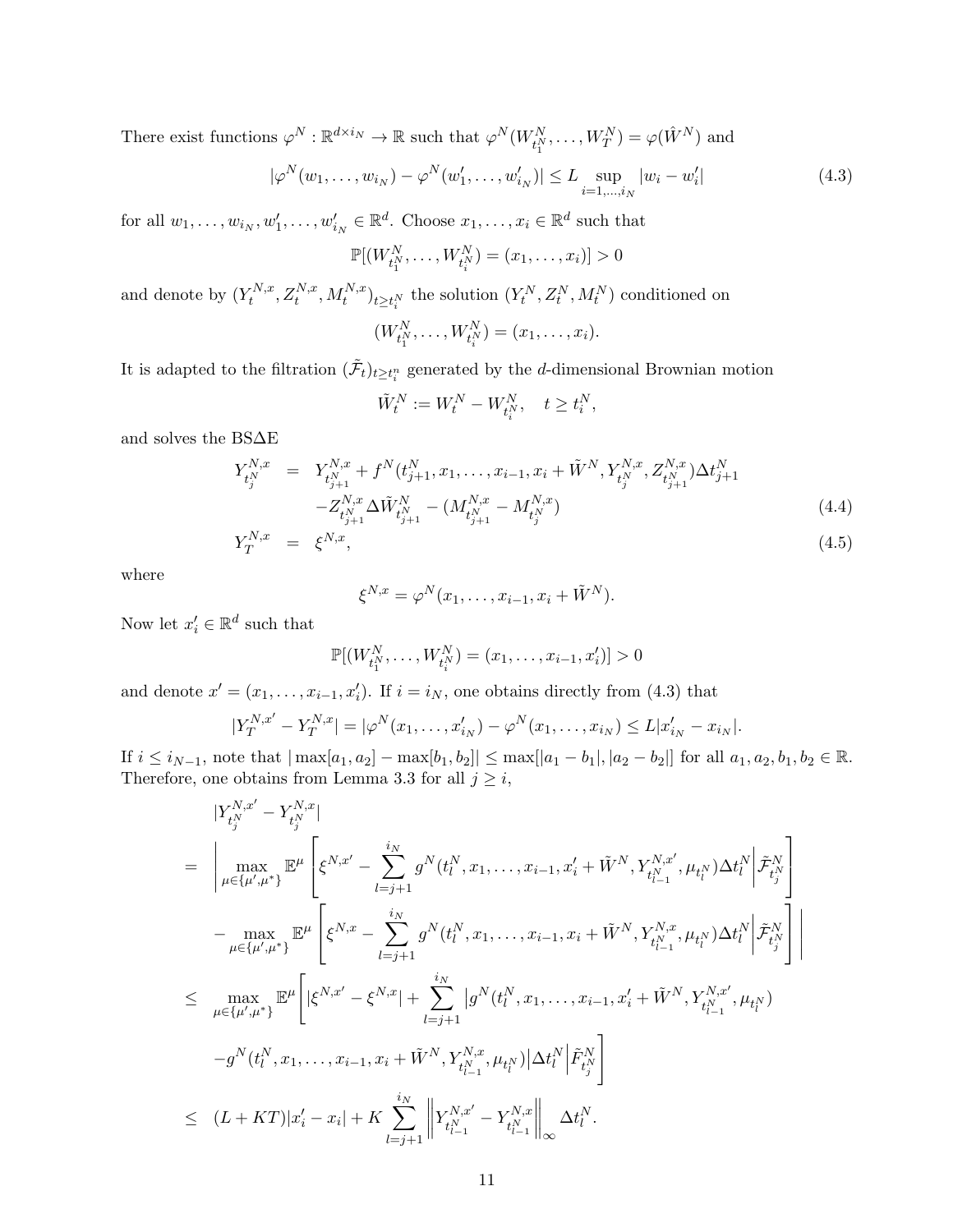It follows from Lemma 4.1 that

$$
\left\| Y_{t_i^N}^{N,x'} - Y_{t_i^N}^{N,x} \right\|_{\infty} \le 2(L + KT) \exp(KT) |x' - x|.
$$
\n(4.6)

To see that this implies  $|Z_{t_i^N}^N| \leq 2$ there exist functions  $y_{t_i^N}^N : \mathbb{R}^{i \times d} \to \mathbb{R}$  such that √  $\overline{d}(L+KT) \exp(KT)$ , note that because  $Y^N_{t_i^N}$  is  $(\mathcal{F}^N_{t_i^N})$ -measurable,

$$
Y_{t_i^N}^N = y_{t_i^N}^N(W_{t_1^N}^N, \ldots, W_{t_i^N}^N).
$$

So the components of  $Z_{t_i^N}^N$  satisfy

$$
\begin{aligned} &|Z_{t_{i}^{N}}^{N,k}|=\frac{\left|\mathbb{E}\left[Y_{t_{i}^{N}}^{N}\Delta W_{t_{i}^{N}}^{N,k}\big|\mathcal{F}_{t_{i-1}^{N}}^{N}\right]\right|}{\Delta t_{i}^{N}}\\ &=\frac{\left|\mathbb{E}\left[\left(y_{t_{i}^{N}}^{N}(W_{t_{1}^{N}}^{N},\ldots,W_{t_{i-1}^{N}}^{N},W_{t_{i}^{N}}^{N})-y_{t_{i}^{N}}^{N}(W_{t_{1}^{N}}^{N},\ldots,W_{t_{i-1}^{N}}^{N},W_{t_{i}^{N}}^{N})\right)\Delta W_{t_{i}^{N}}^{N,k}\big|\mathcal{F}_{t_{i-1}^{N}}^{N}\right|\right|}{\Delta t_{i}^{N}}\\ &\leq\frac{2(L+KT)\exp(KT)}{\Delta t_{i}^{N}}\mathbb{E}\left[\left|\Delta W_{t_{i}^{N}}^{N,k}\right|^{2}\right]=2(L+KT)\exp(KT), \end{aligned}
$$

which entails  $|Z_{t_i^N}^N| \leq 2$ √  $d(L+KT)\exp(KT)$ .

**Lemma 4.3** Assume  $(Y, Z)$  is a solution of the BSDE (1.1) corresponding to a bounded terminal condition such that Z is bounded and f satisfies  $(f2)$ – $(f4)$ . Then Y is bounded.

*Proof.* Since Z is bounded, one can assume without loss of generality that the driver f is Lipschitz in y and z with Lipschitz-constant  $b \in \mathbb{R}_+$ . By condition (f2), there exists a constant  $a \in \mathbb{R}_+$  such that  $f(t, w, 0, 0) \le a$  for all t and w. Therefore,

$$
f(t, w, y, z) \le f'(t, w, y, z) := a + b(|y| + |z|).
$$

Since  $f'$  is Lipschitz in y and z, it follows from Pardoux and Peng (1990) that the BSDE with driver f' and terminal condition  $\hat{\xi} := ||\xi||_{\infty}$  has a unique solution  $(\hat{Y}, \hat{Z})$ , which is easily verified to be

$$
\hat{Y}_t = \left(\hat{\xi} + \frac{a}{b}\right)e^{b(T-t)} - \frac{a}{b}, \quad \hat{Z}_t = 0,
$$

and it follows from the comparison result shown in El Karoui et al. [13] that  $Y_t \leq \hat{Y}_t$  for all t. Similarly, one obtains that  $Y$  is bounded from below.

#### Proof of Theorem 2.4.

By assumption, there exists a constant  $L \in \mathbb{R}_+$  such that  $|\varphi(w_1) - \varphi(w_2)| \leq L ||w_1 - w_2||_{\infty}$  for all  $w_1, w_2 \in C^d[0,T]$ . It follows from Proposition 3.2 and Lemma 4.2 that there exists an  $N_0 \in \mathbb{N}$  such that for every  $N \ge N_0$ , the N-th BS $\Delta$ E has a unique solution  $(Y^N, Z^N, M^N)$  and

$$
\sup_{0 \le t \le T} |Z_t^N| \le 2\sqrt{d}(L + KT) \exp(KT).
$$

One can choose a function  $\tilde{f}: [0,T] \times C^d[0,T] \times \mathbb{R} \times \mathbb{R}^d \to \mathbb{R}$  that agrees with f for  $|z| \leq 2\sqrt{2}$  $d(L +$  $KT)$  exp( $KT$ ), satisfies (f1)–(f3) and is Lipschitz-continuous in z. From Pardoux and Peng [17] one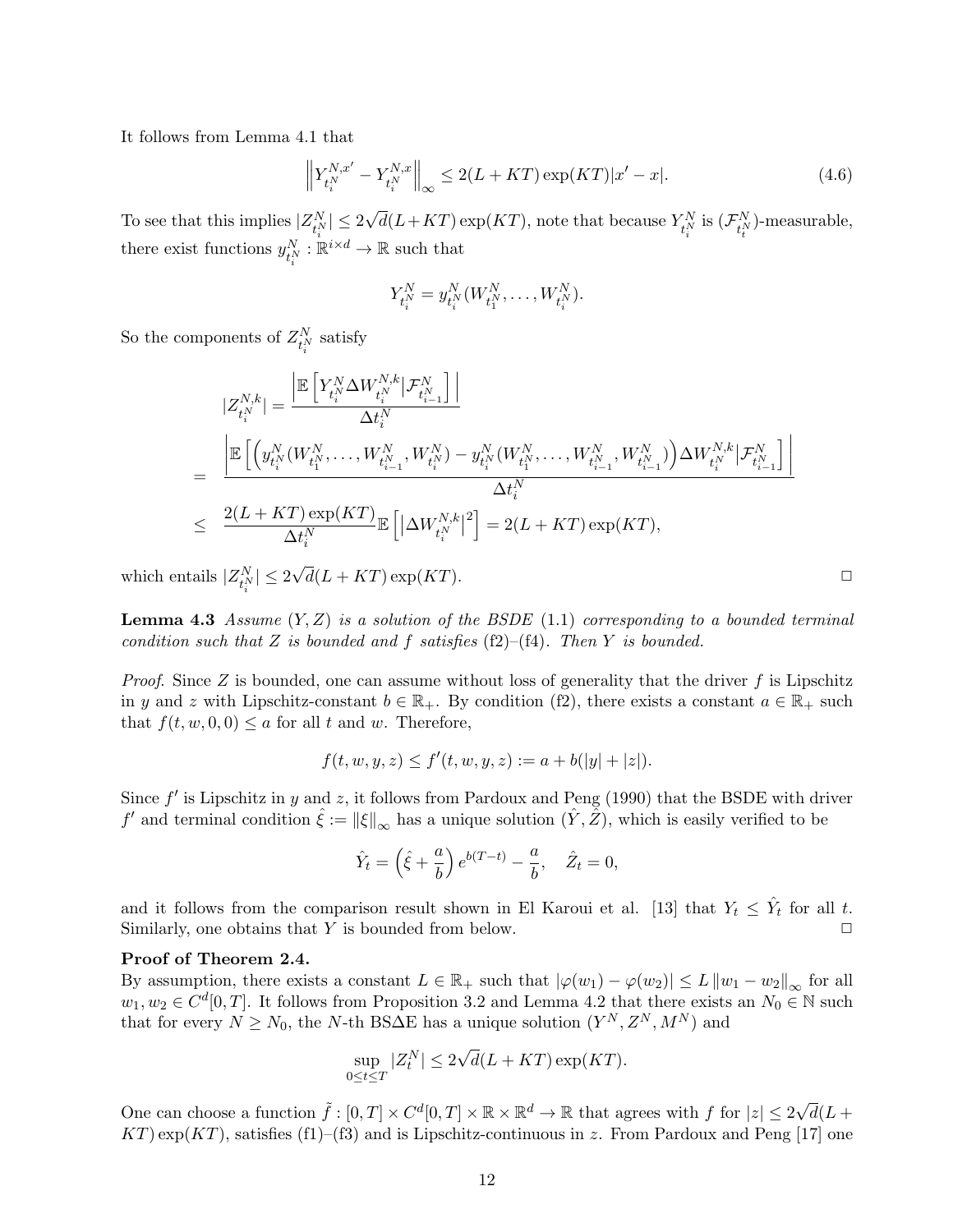obtains that the BSDE (1.1) with driver  $\tilde{f}$  has a unique solution  $(Y, Z)$ , and it is a consequence of Theorem 12 of Briand et al. [5] that

$$
\sup_{t} \left( |Y_{t}^{N} - Y_{t}| + | \int_{0}^{t} Z_{s}^{N} dW_{s}^{N} - \int_{0}^{t} Z_{s} dW_{s}| + |M_{t}^{N}| \right) \to 0 \quad \text{in } L^{2},
$$

and

$$
\sup_{t} \left( \sum_{k=1}^{d} \left| \int_{0}^{t} Z_{s}^{N,k} d\left\langle W^{N} \right\rangle_{s} - \int_{0}^{t} Z_{s}^{k} ds \right|^{2} + \left| \int_{0}^{t} |Z_{s}^{N}|^{2} d\left\langle W^{N} \right\rangle_{s} - \int_{0}^{t} |Z_{s}|^{2} ds \right| \right) \to 0 \quad \text{in } L^{1}.
$$
 (4.7)

(Briand et al.  $[5]$  prove this result for the case where the Brownian motion W is one-dimensional and drivers are RCLL. But we show in the Appendix that it also holds in our setup.) It follows from  $(4.7)$  that

$$
|Z_t| \le 2\sqrt{d}(L+KT) \exp(KT) \quad dt \times d\mathbb{P}\text{-almost everywhere.}
$$

So  $(Y, Z)$  is also a solution of the BSDE  $(1.1)$  with driver f.

If one replaces f by a driver  $f' \ge f$  satisfying (f1)–(f4) and  $\xi$  by a terminal condition  $\xi' \ge \xi$  of the form  $\xi' = \varphi'(W)$  for a Lipschitz-continuous function  $\varphi' : C^d[0,T] \to \mathbb{R}$ , the BSDE (1.1) has a solution  $(Y', Z')$  such that Z' is bounded by a constant  $C \in \mathbb{R}_+$ . So one can modify f and f' for

$$
|z| > C \vee 2\sqrt{d}(L + KT) \exp(KT)
$$

such that they satisfy  $(f1)$ – $(f3)$  and are Lipschitz-continuous in z. But then it follows from the comparison result proved in El Karoui et al. [13] that  $Y_t' \geq Y_t$  for all t. In particular,  $(Y, Z)$  is the only solution of (1.1) such that Z is bounded. Finally, if  $\varphi$  is bounded, one obtains from Lemma 4.3 that Y is bounded as well.  $\Box$ 

## 5 Convex duality and comparison

As in the discrete-time case we exploit the convexity of  $f$  to obtain convex dual representations for solutions of BSDEs (see Lemma 5.3 below). To do that we denote the set of all d-dimensional BMO processes  $\mu$  by BMO. The norm  $\|\mu\|_{\text{BMO}}$  is the smallest number c such that

$$
\sqrt{\mathbb{E}\left[\int_{\tau}^{T}|\mu_s|^2ds|\mathcal{F}_{\tau}\right]}\leq c
$$

for all stopping times  $\tau$  taking values in [0, T]. It is well-known from Kazamaki [15] that for every  $\mu \in BMO$ ,

$$
\Gamma_t^{\mu} = \exp\left(\int_0^t \mu_s dW_s - \frac{1}{2} \int_0^t |\mu_s|^2 ds\right), \quad 0 \le t \le T,
$$

is a martingale. By Girsanov's theorem,  $\mathbb{P}^{\mu} = \Gamma_T^{\mu} \cdot \mathbb{P}$  defines a probability measure equivalent to P under which  $W_t^{\mu} = W_t - \int_0^t \mu_s ds$  is a d-dimensional Brownian motion. Moreover, every BMO process with respect to  $\mathbb P$  is also a BMO process with respect to  $\mathbb P^{\mu}$ .

Before we can turn to convex dual representations, we need the following technical

**Lemma 5.1** Let  $Y^n$ ,  $n \in \mathbb{N}$ , be a sequence of  $(\mathcal{F}_t)$ -semimartingales with canonical decompositions

$$
Y_t^n = Y_0^n + U_t^n + V_t^n.
$$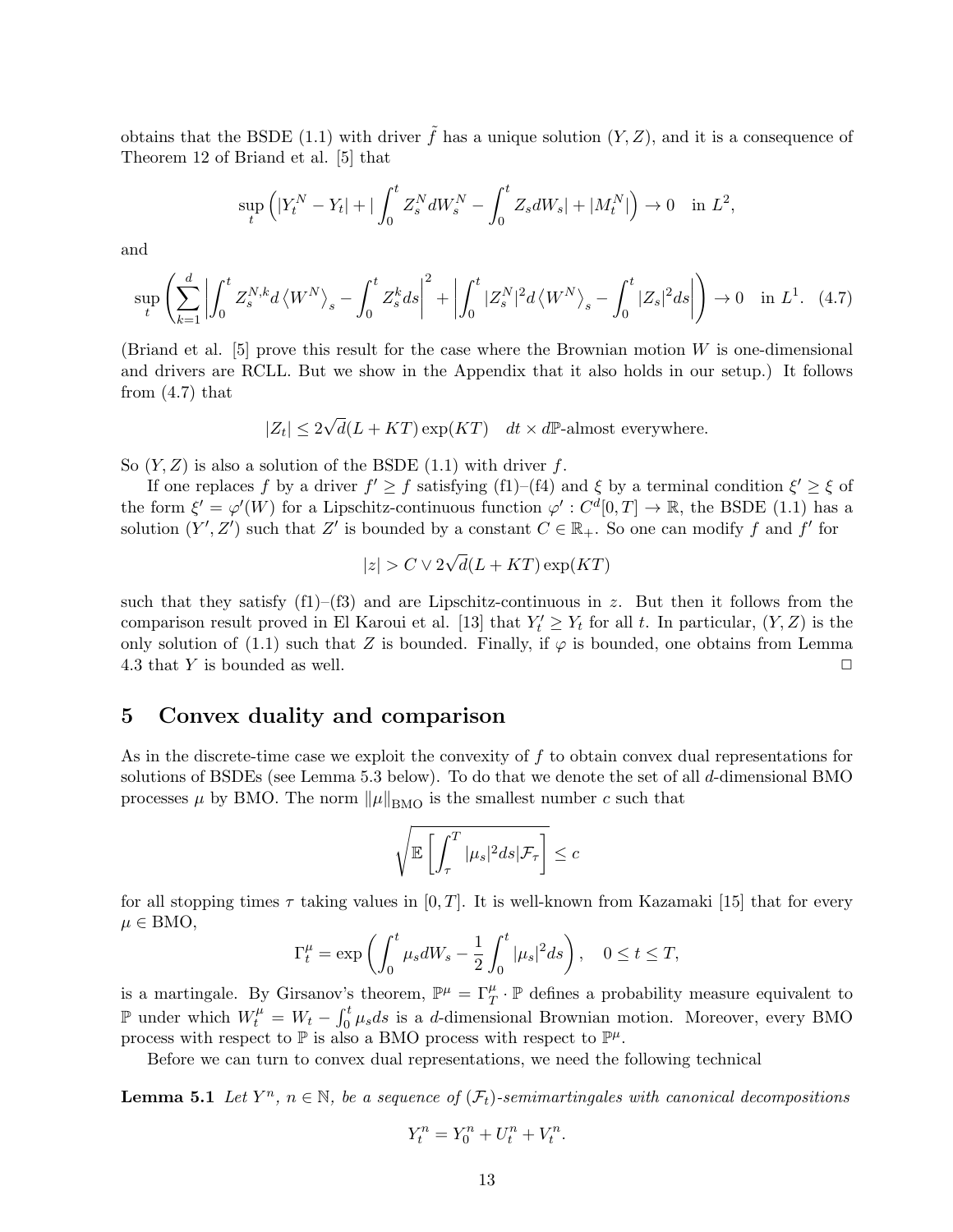Assume the  $Y^n$  are uniformly bounded by a constant  $C \in \mathbb{R}_+$  and there exists  $b \in \mathbb{R}_+$  such that for all  $n \in \mathbb{N}$ ,  $V_t^n + bt$  is increasing. Then there exist BMO processes  $Z^n$  such that  $U_t^n = \int_0^t Z_s^n dW_s$  and

$$
\mathbb{E}\left[\int_{\tau}^{T} |Z_{s}^{n}|^{2} ds \mid \mathcal{F}_{\tau}\right] + \mathbb{E}\left[\int_{0}^{T} |dV_{s}^{n}| \right] \leq 4e^{2C + 2|b|T} + |b|T \tag{5.1}
$$

for all stopping times  $\tau$  and  $n \in \mathbb{N}$ . In particular,  $\sup_n ||Z^n||_{\text{BMO}} < \infty$ .

*Proof.* The canonical decomposition of the semimartingale  $\tilde{Y}_t^n = Y_t^n + bt$  is

$$
\tilde{Y}_t^n = Y_0^n + U_t^n + \tilde{V}_t^n,
$$

for the increasing finite variation process  $\tilde{V}_t^n = V_t^n + bt$ . Since  $(W_t)$  has the predictable representation property, there exist  $\mathbb{R}^d$ -valued  $(\mathcal{F}_t)$ -predictable processes  $Z^n$  such that  $U_t^n = \int_0^t Z_s^n dW_s$ . In particular,  $U_t^n$  is continuous. Hence,  $\Delta \tilde{Y}_t^n = \Delta \tilde{V}_t^n \ge 0$  for all t. For fixed  $n \in \mathbb{N}$ , let  $\sigma_m$ ,  $m \in \mathbb{N}$ , be an increasing sequence of [0, T]-valued stopping times such that  $\mathbb{P}[\sigma_m = T] \uparrow 1$  and  $U^n_{t \wedge \sigma_m}$  is a martingale for every m. It follows from Itô's formula that for every  $[0, T]$ -valued stopping time  $\tau$ ,

$$
\exp(\tilde{Y}_{\sigma_m}^n) = \exp(\tilde{Y}_{\tau \wedge \sigma_m}^n) + \int_{\tau}^T \exp(\tilde{Y}_{s}^n) dU_{s \wedge \sigma_m}^n + \frac{1}{2} \int_{\tau}^T \exp(\tilde{Y}_{s}^n) d\langle U^n \rangle_{s \wedge \sigma_m} + \int_{\tau+}^T \exp(\tilde{Y}_{s-}^n) d\tilde{V}_{s \wedge \sigma_m}^n + \sum_{\tau < s \le \sigma_m} \Delta \exp(\tilde{Y}_{s-}^n) - \exp(\tilde{Y}_{s-}^n) \Delta \tilde{Y}_{s}^n.
$$

Since  $\sum_{\tau < s \leq \sigma_m} \Delta \exp(\tilde{Y}_s^n) - \exp(\tilde{Y}_{s-}^n) \Delta \tilde{Y}_s^n \geq 0$ , one can take conditional expectation to obtain

$$
\mathbb{E}_{\mathcal{F}_{\tau \wedge \sigma_m}} \left[ \exp(\tilde{Y}_{\sigma_m}^n) \right] \geq \mathbb{E}_{\mathcal{F}_{\tau \wedge \sigma_m}} \left[ \int_{\tau}^T \frac{1}{2} \exp(\tilde{Y}_s^n) d \langle U^n \rangle_{s \wedge \sigma_m} + \int_{\tau+}^T \exp(\tilde{Y}_{s-}^n) d \tilde{V}_{s \wedge \sigma_m}^n \right].
$$

But since  $\langle U^n \rangle$  and  $\tilde{V}^n$  are increasing and  $\tilde{Y}^n$  is bounded by  $\tilde{C} = C + |b|T$ , one obtains

$$
\exp(\tilde{C}) \ge \frac{1}{2} \exp(-\tilde{C}) \mathbb{E}_{\mathcal{F}_{\tau \wedge \sigma_m}} \left[ \langle U^n \rangle_{\sigma_m} - \langle U^n \rangle_{\tau \wedge \sigma_m} + \tilde{V}_{\sigma_m}^n - \tilde{V}_{\tau \wedge \sigma_m}^n \right],
$$

and therefore,

$$
\mathbb{E}_{\mathcal{F}_{\tau \wedge \sigma_m}} \left[ \langle U^n \rangle_{\sigma_m} - \langle U^n \rangle_{\tau \wedge \sigma_m} + \tilde{V}_{\sigma_m}^n - \tilde{V}_{\tau \wedge \sigma_m}^n \right] \leq 2e^{2\tilde{C}}.
$$
 (5.2)

,

By choosing  $\tau = 0$  and letting m converge to infinity, one obtains from Beppo Levi's monotone convergence theorem that

$$
\mathbb{E}\left[\langle U^n \rangle_T\right] \leq 2e^{2\tilde{C}}
$$

which, by the Burkholder–Davis–Gundy inequality, implies that  $U$  is a square-integrable martingale. So one may choose  $\sigma_m = T$ , and it follows from (5.2) that

$$
\mathbb{E}_{\mathcal{F}_{\tau}}\left[\langle U^n \rangle_T - \langle U^n \rangle_{\tau} + \tilde{V}_T^n - \tilde{V}_\tau^n \right] \le 2e^{2\tilde{C}}.\tag{5.3}
$$

Using  $\langle U^n \rangle_T - \langle U^n \rangle_\tau = \int_\tau^T |Z_s^n|^2 ds$  and the fact that  $\tilde{V}$  is increasing, one obtains

$$
\mathbb{E}_{\mathcal{F}_{\tau}}\left[\int_{\tau}^{T} |Z_s^n|^2 ds\right] + \mathbb{E}\left[\int_0^T |d\tilde{V}_s^n|\right] \leq 4e^{2\tilde{C}},
$$

which implies  $(5.1)$ .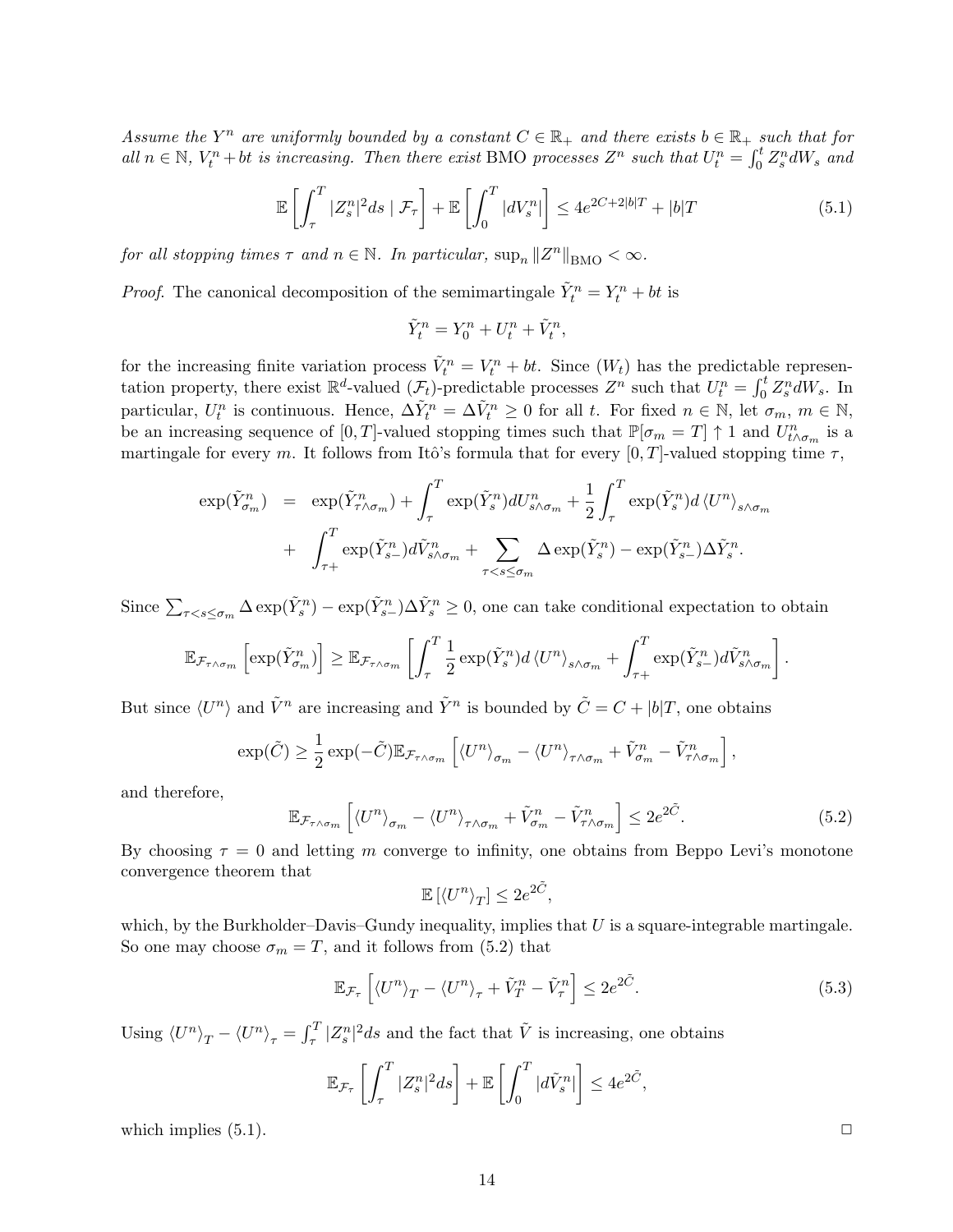**Remark 5.2** By replacing Y with  $-Y$ , one sees that Lemma 5.1 also holds if there exist constants C and b such that for every  $n \in \mathbb{N}$ , Y<sup>n</sup> is bounded by C and the process  $A_t^n + bt$  is decreasing.

Let us denote by g the convex conjugate of  $f$  with respect to  $z$ , that is,

$$
g(t, w, y, \mu) = \sup_{z} \{z\mu - f(t, w, y, z)\}, \quad \mu \in \mathbb{R}^d.
$$

g maps  $[0, T] \times C^d[0, T] \times \mathbb{R} \times \mathbb{R}^d$  to  $\mathbb{R} \cup {\infty}$  and inherits condition (f3) from f:

$$
|g(t, w_1, y_1, \mu) - g(t, w_2, y_2, \mu)| \le K \Big( \sup_{0 \le s \le t} |w_1(s) - w_2(s)| + |y_1 - y_2| \Big)
$$

for all  $t, w_1, w_2, y_1, y_2, \mu$ .

In the next lemma we give a convex dual representation result for solutions of the continuoustime BSDE  $(1.1)$  analogous to the discrete-time representation of Lemma 3.3. If f does not depend on y, the representation is explicit and coincides with the ones in Barrieu and El Karoui [2] and Delbaen et al. [12, 10]. But if f depends on y, it is implicit as in Lemma 3.3. For an explicit convex dual representation in the case where  $f$  depends on  $y$  we refer to Delbaen et al. [11].

**Lemma 5.3** Suppose that  $(Y, Z, A)$  is a supersolution of the BSDE (1.1) such that Y is bounded. If f satisfies (f5) or Z is BMO, then

$$
Y_{\sigma} \ge \mathbb{E}_{\mathcal{F}_{\sigma}}^{\mu} \left[ Y_{\tau} - \int_{\sigma}^{\tau} g(s, W, Y_s, \mu_s) ds \right]
$$
 (5.4)

for every  $\mu \in BMO$  and all stopping times  $0 \leq \sigma \leq \tau \leq T$ . If  $(Y, Z)$  is a solution of the BSDE such that Z is bounded and f satisfies (f1), (f4) and (f5), there exists a bounded  $\mathbb{R}^d$ -valued  $(\mathcal{F}_t)$ -predictable process  $\mu^*$  such that

$$
Y_{\sigma} = \mathbb{E}_{\mathcal{F}_{\sigma}}^{\mu^*} \left[ Y_{\tau} - \int_{\sigma}^{\tau} g(s, W, Y_s, \mu_s^*) ds \right]
$$
(5.5)

for all stopping times  $0 \leq \sigma \leq \tau \leq T$ .

*Proof.* If Y is bounded and f satisfies condition (f5), one obtains from Lemma 5.1 and Remark 5.2 applied to  $Y_t^n = Y_t$ ,  $U_t^n = \int_0^t Z_s dW_s$  and  $V_t^n = -\int_0^t f(s, W, Y_s, Z_s) ds - A_t$  that Z is BMO. But then it is also BMO with respect to  $\mathbb{P}^{\mu}$  for every  $\mu \in \text{BMO}$ ; see Section 3.3 of Kazamaki [15]. It follows that

$$
Y_{\sigma} = \mathbb{E}_{\mathcal{F}_{\sigma}}^{\mu} \left[ Y_{\tau} + \int_{\sigma}^{\tau} f(s, W, Y_s, Z_s) ds - \int_{\sigma}^{\tau} Z_s dW_s + A_{\tau} - A_{\sigma} \right]
$$
  
\n
$$
\geq \mathbb{E}_{\mathcal{F}_{\sigma}}^{\mu} \left[ Y_{\tau} - \int_{\sigma}^{\tau} \left[ \mu_s Z_s - f(s, W, Y_s, Z_s) \right] ds - \int_{\sigma}^{\tau} Z_s (dW_s - \mu_s ds) \right]
$$
  
\n
$$
= \mathbb{E}_{\mathcal{F}_{\sigma}}^{\mu} \left[ Y_{\tau} - \int_{\sigma}^{\tau} \left[ \mu_s Z_s - f(s, W, Y_s, Z_s) \right] ds \right]
$$
  
\n
$$
\geq \mathbb{E}_{\mathcal{F}_{\sigma}}^{\mu} \left[ Y_{\tau} - \int_{\sigma}^{\tau} g(s, W, Y_s, \mu_s) ds \right].
$$
 (5.7)

Of course,  $(5.6)$  becomes an equality if Y is not only a supersolution but a true solution. Furthermore, if f satisfies (f1), it follows from Cheridito et al. [8] that there exists an  $\mathbb{R}^d$ -valued  $(\mathcal{F}_t)$ -predictable process  $(\mu_t^*)$  such that  $\mu_t^*$  is in the subgradient  $\partial f(t, W, Y_t, Z_t)$  of f with respect to z for  $dt \times d\mathbb{P}$ -almost all  $(t, \omega)$ . If  $Z_t$  is bounded, it follows from (f4) that  $\mu^*$  is bounded too. So  $\mathbb{P}^{\mu^*}$ is a well-defined probability measure, and inequality (5.7) becomes an equality for  $\mu = \mu^*$  $\Box$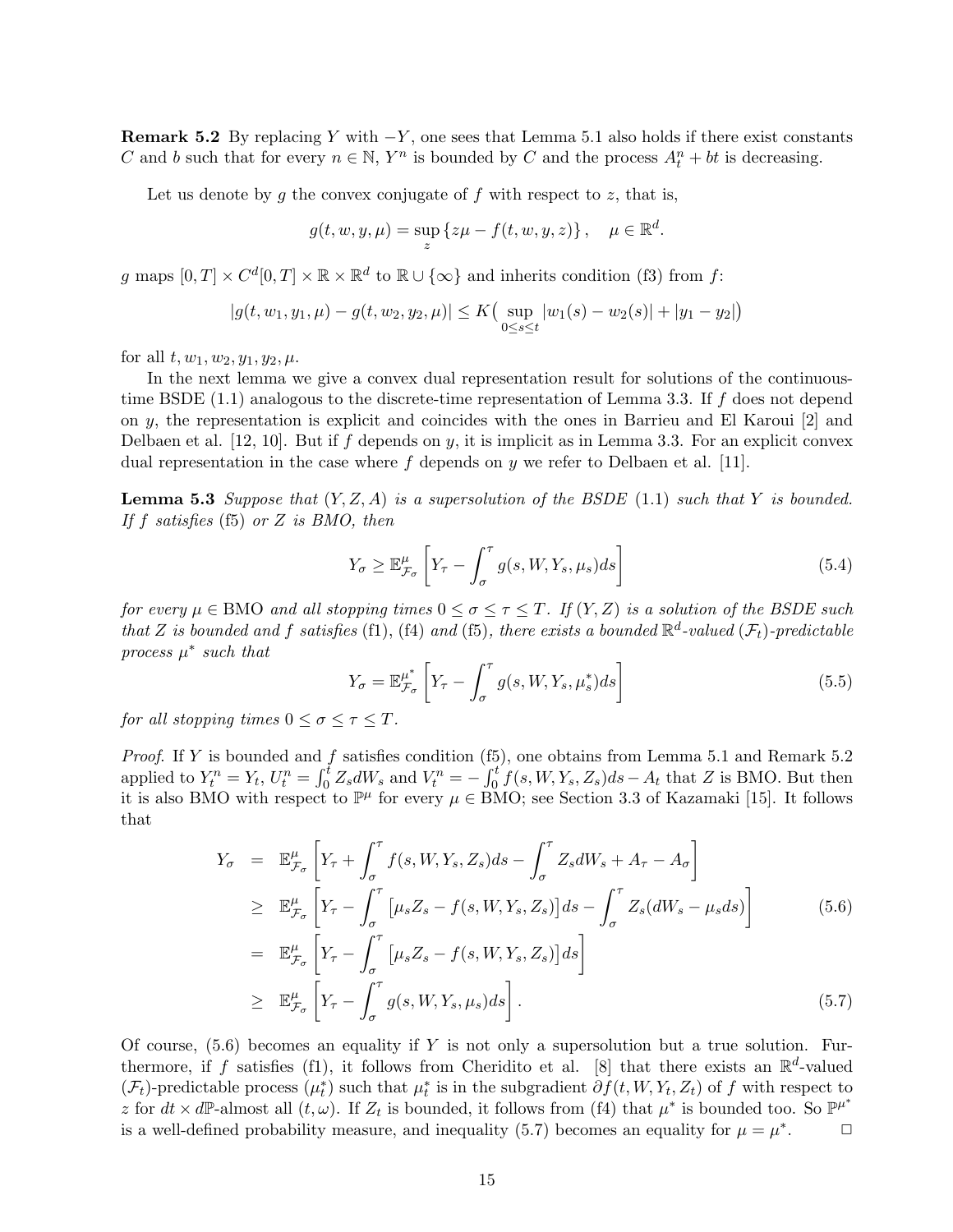**Definition 5.4** We say a supersolution  $(Y, Z, A)$  of the BSDE (1.1) satisfies assumption (A) if for every constant  $\varepsilon > 0$ , there exists a  $\mu \in BMO$  such that

$$
Y_t \le \mathbb{E}_{\mathcal{F}_t}^{\mu} \left[ \xi - \int_t^T g(s, W, Y_s, \mu_s) ds \right] + \varepsilon \quad \text{for all } 0 \le t \le T. \tag{5.8}
$$

Note that if  $(Y, Z, A)$  is a supersolution of the BSDE (1.1) satisfying assumption (A) such that Y is bounded, then

$$
Y_t \le \operatorname{ess\,sup}_{\mu \in \text{BMO}} \mathbb{E}_{\mathcal{F}_t}^{\mu} \left[ \xi - \int_t^T g(s, W, Y_s, \mu_s) ds \right]
$$
 for all  $0 \le t \le T$ .

The following proposition gives a comparison result:

**Proposition 5.5** Assume f is increasing in y and  $(Y, Z, A)$  is a supersolution of the BSDE (1.1) such that Y is bounded and fulfils assumption (A). Then if  $(Y', Z', A')$  is a supersolution of (1.1) with bounded terminal condition  $\xi' \geq \xi$  and driver  $f' \geq f$  satisfying (f5) such that Y' is bounded, one has  $Y'_t \geq Y_t$  for all  $0 \leq t \leq T$ .

*Proof.* Fix  $\varepsilon > 0$ . There exists a BMO process  $\mu$  such that for all  $t \in [0, T]$ ,

$$
Y_t \le \mathbb{E}_{\mathcal{F}_t}^{\mu} \left[ \xi - \int_t^T g(s, W, Y_s, \mu_s) ds \right] + \varepsilon \quad \text{for all } 0 \le t \le T.
$$

Define

$$
g'(t, w, y, \mu) = \sup_{z \in \mathbb{R}^d} \{ \mu z - f'(t, w, y, z) \}, \quad \mu \in \mathbb{R}^d.
$$

Since  $f' \geq f$ , one has  $g' \leq g$ , and therefore,

$$
Y'_t - \mathbb{E}_{\mathcal{F}_t}^{\mu} \left[ \xi' - \int_t^T g(s, W, Y'_s, \mu_s) ds \right] \ge Y'_t - \mathbb{E}_{\mathcal{F}_t}^{\mu} \left[ \xi' - \int_t^T g'(s, W, Y'_s, \mu_s) ds \right] \ge 0,
$$

where the last inequality follows from Lemma 5.3. Since f is increasing in y, g is decreasing in y. So  $g(t, w, y_1, z) - g(t, w, y_2, z) \leq 0$  for all  $y_1 \geq y_2$ . On the other hand, if  $y_1 \leq y_2$ , one has

$$
0 \le g(t, w, y_1, z) - g(t, w, y_2, z) \le K(y_2 - y_1).
$$

Hence,

$$
(g(t, w, y_1, z) - g(t, w, y_2, z))^+ \le K(y_2 - y_1)^+ \text{ for all } y_1, y_2 \in \mathbb{R}.
$$
 (5.9)

It follows that

$$
(Y_t - Y'_t)^+ \leq \left(\varepsilon + \mathbb{E}_{\mathcal{F}_t}^{\mu} \left[\xi - \int_t^T g(s, W, Y_s, \mu_s) ds\right] - \mathbb{E}_{\mathcal{F}_t}^{\mu} \left[\xi' - \int_t^T g(s, W, Y'_s, \mu_s) ds\right]\right)^+
$$
  

$$
\leq \varepsilon + \mathbb{E}_{\mathcal{F}_t}^{\mu} \left[\int_t^T \left(g(s, W, Y'_s, \mu_s) - g(s, W, Y_s, \mu_s)\right)^+ ds\right]
$$
  

$$
\leq \varepsilon + \mathbb{E}_{\mathcal{F}_t}^{\mu} \left[\int_t^T K(Y_s - Y'_s)^+ ds\right].
$$

In particular,

$$
\mathbb{E}^{\mu}\left[ (Y_t - Y'_t)^+ \right] \leq \varepsilon + K \int_t^T \mathbb{E}^{\mu}\left[ (Y_s - Y'_s)^+ \right] ds \quad \text{for all } t,
$$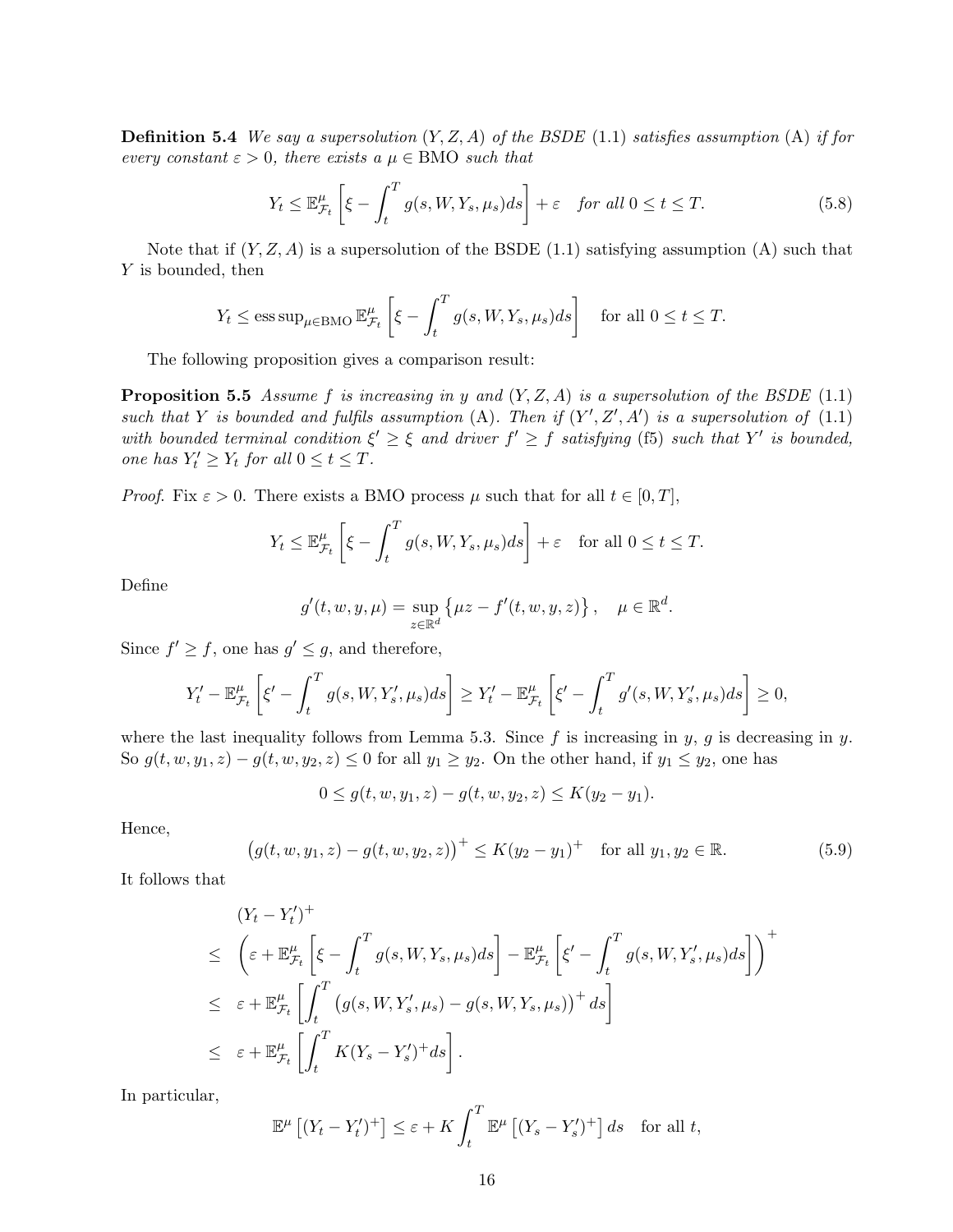and one obtains from Gronwall's Lemma that

$$
\mathbb{E}^{\mu}\left[\left(Y_t - Y'_t\right)^+\right] \leq \varepsilon \exp\{K(T - t)\}, \quad 0 \leq t \leq T.
$$

Since  $\varepsilon > 0$  can be chosen arbitrarily, one gets  $Y_t \leq Y'_t$  for all t.

The following proposition gives a comparison result for the case when  $f$  is decreasing in  $y$ :

**Proposition 5.6** Assume f is decreasing in y and  $(Y, Z, A)$  is a supersolution of the BSDE (1.1) such that Y is bounded and satisfies assumption (A). If  $(Y', Z', A')$  is a supersolution of (1.1) with bounded terminal condition  $\xi' \geq \xi$  and driver  $f' \geq f$  satisfying (f5) such that Y' is bounded, then  $Y'_t \geq Y_t$  for all  $0 \leq t \leq T$ .

Proof. We prove this proposition by contradiction. Set

$$
g'(t, w, y, \mu) = \sup_{z} \{ \mu z - f'(t, w, y, z) \}, \quad \mu \in \mathbb{R}^d.
$$

Since  $f' \geq f$ , one has  $g' \leq g$ . Assume that there exists  $t \in [0, T]$  such that  $\mathbb{P}[Y_t' < Y_t] > 0$  and define  $\tau := \inf\{s > t : Y_s' \geq Y_s\}$ . Since  $Y_T' = \xi' \geq \xi = Y_T$ , one has  $t \leq \tau \leq T$ . By conditioning on  ${Y'_t < Y_t}$ , one can assume that  $\mathbb{P}[Y'_t < Y_t] = 1$ . Then

$$
\begin{aligned}\n&\text{ess sup}_{\mu \in \text{BMO}} \mathbb{E}_{\mathcal{F}_t}^{\mu} \left[ Y_{\tau}^{\prime} - \int_t^{\tau} g(s, W, Y_s^{\prime}, \mu_s) ds \right] \\
&\leq \text{ess sup}_{\mu \in \text{BMO}} \mathbb{E}_{\mathcal{F}_t}^{\mu} \left[ Y_{\tau}^{\prime} - \int_t^{\tau} g^{\prime}(s, W, Y_s^{\prime}, \mu_s) ds \right] \leq Y_t^{\prime} \\
&< Y_t \leq \text{ess sup}_{\mu \in \text{BMO}} \mathbb{E}_{\mathcal{F}_t}^{\mu} \left[ Y_{\tau} - \int_t^{\tau} g(s, W, Y_s, \mu_s) ds \right].\n\end{aligned}
$$

However, since f is decreasing in y, g is increasing in y. By the definition of  $\tau$ , one has  $Y_s' \leq Y_s$  for  $t \leq s < \tau$  and hence,

$$
\int_t^\tau g(s, W, Y'_s, \mu_s) ds \le \int_t^\tau g(s, W, Y_s, \mu_s) ds.
$$

On the other hand,  $Y_{\tau} \leq Y'_{\tau}$ , and therefore,

$$
\mathbb{E}_{\mathcal{F}_t}^{\mu} \left[ Y_{\tau}^{\prime} - \int_t^{\tau} g(s, W, Y_s^{\prime}, \mu_s) ds \right] \geq \mathbb{E}_{\mathcal{F}_t}^{\mu} \left[ Y_{\tau} - \int_t^{\tau} g(s, W, Y_s, \mu_s) ds \right]
$$

for all  $\mu \in BMO$ , a contradiction.  $\square$ 

## 6 Proofs of Theorems 2.5 and 2.7

For  $p \in [1,\infty]$ , denote by  $S^p$  the space of all  $(\mathcal{F}_t)$ -semimartingales X such that

$$
||X||_{\mathcal{S}^p} := \left\|\sup_{0 \leq t \leq T} |X_t|\right\|_{L^p} < \infty,
$$

and by  $\mathcal{H}^p$  the space of all special  $(\mathcal{F}_t)$ -semimartingales X with canonical decomposition  $X =$  $X_0 + U + V$  satisfying

$$
||X||_{\mathcal{H}^p} := ||X_0||_{L^p} + \left\||[U, U]_T^{1/2}\right\|_{L^p} + \left\|\int_0^T |dV_s|\right\|_{L^p} < \infty.
$$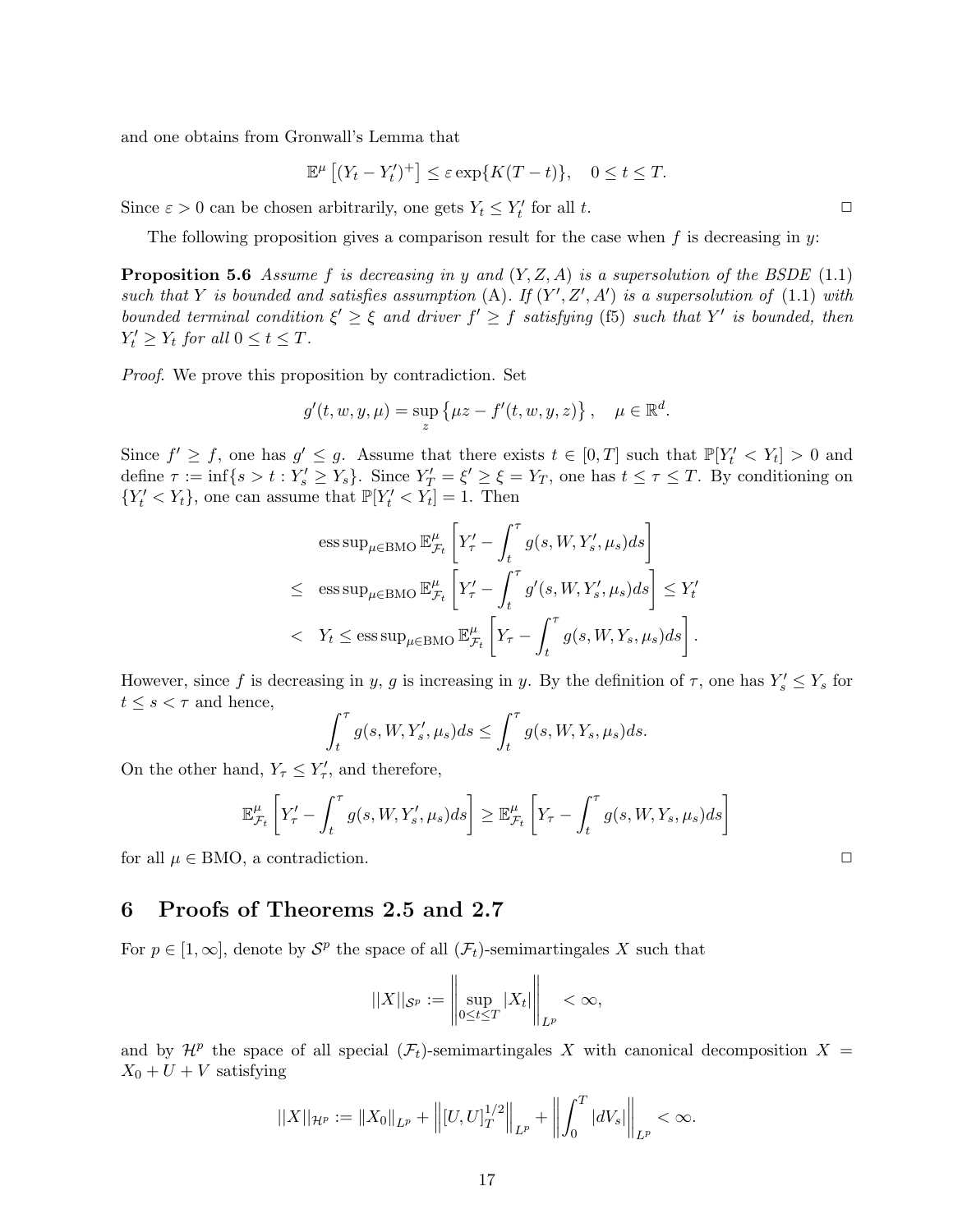**Lemma 6.1** Let  $(Y^n, Z^n)$ ,  $n = 1, 2$ , be solutions of the BSDE (1.1) corresponding to bounded terminal conditions  $\xi^n$  such that  $Z^n$  are bounded and f satisfies (f1)–(f5). Then  $Y^1$  and  $Y^2$  are bounded and

$$
||Y^1 - Y^2||_{S^{\infty}} \le \exp\{KT\}||\xi^1 - \xi^2||_{L^{\infty}}.
$$

*Proof.* By Lemma 4.3,  $Y^1$  and  $Y^2$  are bounded. So it follows from Lemma 5.3 that there exist bounded  $\mathbb{R}^d$ -valued  $(\mathcal{F}_t)$ -predictable processes  $\mu^n$ ,  $n = 1, 2$ , such that

$$
Y_t^n = \operatorname{ess\,sup}_{\mu \in \text{BMO}} \mathbb{E}_{\mathcal{F}_t}^{\mu} \left[ \xi^n - \int_t^T g(s, W, Y_s^n, \mu_s) ds \right]
$$
  
=  $\mathbb{E}_{\mathcal{F}_t}^{\mu^n} \left[ \xi^n - \int_t^T g(s, W, Y_s^n, \mu_s^n) ds \right],$ 

and one obtains as in the proof of Lemma 4.2 that

$$
\begin{aligned} |Y_t^1 - Y_t^2| &\leq \sup_{\mu \in \{\mu^1, \mu^2\}} \mathbb{E}_{\mathcal{F}_t}^{\mu} \left[ |\xi^1 - \xi^2| + \int_t^T |g(s, W, Y_s^1, \mu_s) - g(s, W, Y_s^2, \mu_s) | ds \right] \\ &\leq \quad ||\xi^1 - \xi^2||_{\infty} + K \int_t^T ||Y_s^1 - Y_s^2||_{\infty} ds. \end{aligned}
$$

Now the lemma follows from Gronwall's lemma.  $\square$ 

We need the following result of Barlow and Protter [1]:

Theorem 6.2 (Barlow and Protter [1])

Let  $(Y_t^n)_{0 \leq t \leq T}$ ,  $n \in \mathbb{N}$ , be a sequence of semimartingales in  $\mathcal{H}^1$  over a filtered probability space with canonical decompositions  $Y^n = Y_0^n + U^n + V^n$  such that

$$
\sup_{n} \|U^{n}\|_{\mathcal{S}^1} \leq K \quad and \quad \sup_{n} \|V^{n}\|_{\mathcal{H}^1} \leq K \quad for \ some \ K \in \mathbb{R}_+ \tag{6.1}
$$

and Y a RCLL process on the same probability space such that

$$
\lim_{n \to \infty} \|Y^n - Y\|_{\mathcal{S}^1} = 0.
$$

Then Y is a semimartingale in  $\mathcal{H}^1$  with canonical decomposition  $Y = Y_0 + U + V$  satisfying

$$
||U||_{\mathcal{S}^1} \leq K, \quad ||V||_{\mathcal{H}^1} \leq K
$$

and

$$
\lim_{n \to \infty} ||U^n - U||_{\mathcal{H}^1} = 0 \quad and \quad \lim_{n \to \infty} ||V^n - V||_{\mathcal{S}^1} = 0.
$$

Now we are ready for the proof of Theorem 2.5:

**Proof of Theorem 2.5.** It follows from Theorem 2.4 that  $Y^n$  is bounded for all n and from Lemma 6.1 that

$$
||Y^m-Y^n||_{S^{\infty}}\leq \exp\{KT\}||\xi^m-\xi^n||_{L^{\infty}}.
$$

Hence,  $Y^n$  is a Cauchy sequence in  $\mathcal{S}^{\infty}$ . So there exists a continuous process  $Y \in \mathcal{S}^{\infty}$  such that  $||Y^n - Y||_{S^{\infty}} \to 0$  for  $n \to \infty$ . It follows that  $Y_T = \xi$ . To see that Y is a supersolution of the BSDE (1.1), note that  $Y^n$  is a continuous semimartingale with canonical decomposition  $Y^n = Y_0^n + U^n + V^n$ , where

$$
U_t^n = \int_0^t Z_s^n dW_s \text{ and } V_t^n = -\int_0^t f(s, W, Y_{n,s}, Z_s^n) ds.
$$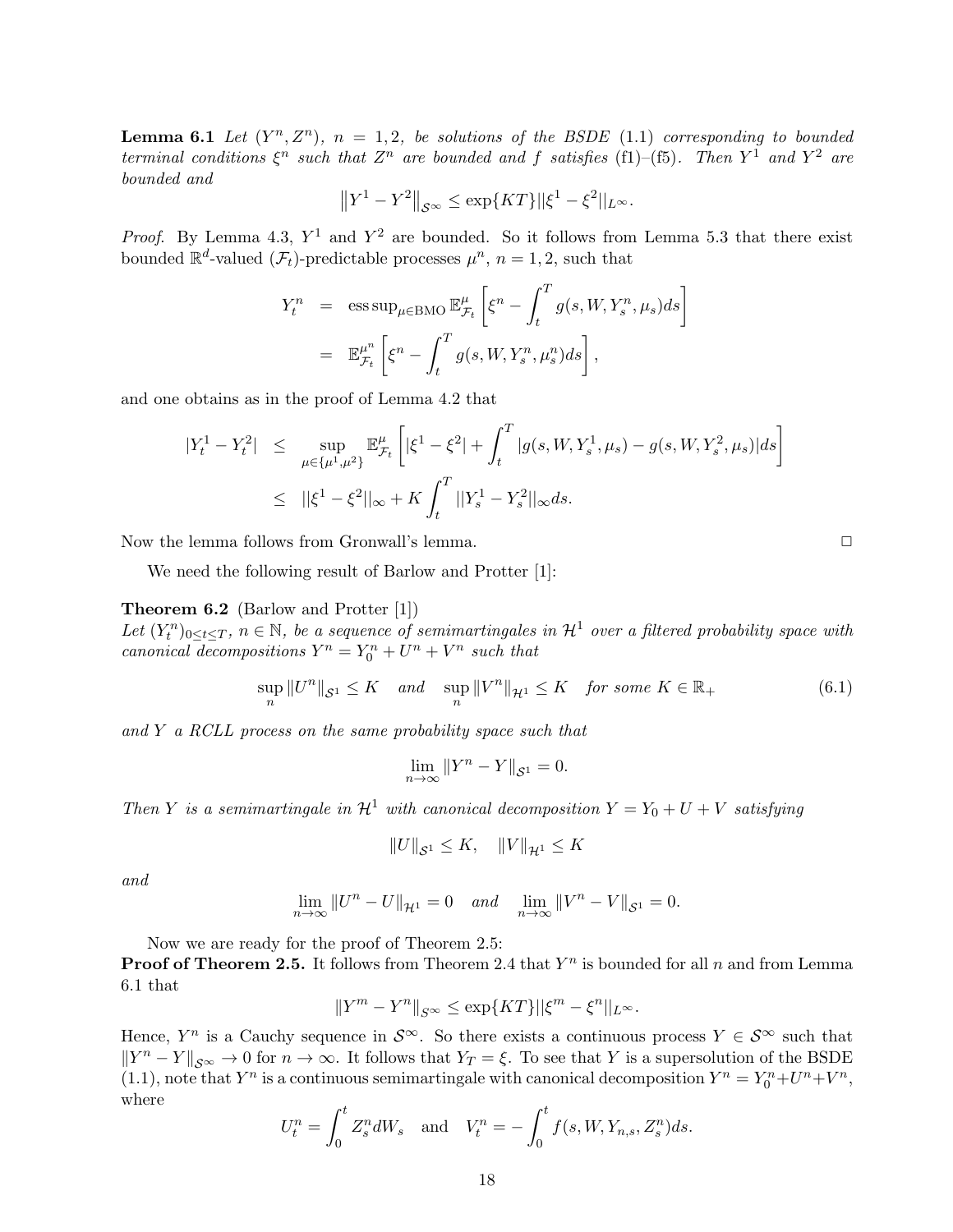Due to (f5) and the fact that the  $Y^n$  are uniformly bounded it follows from Lemma 5.1 and Remark 5.2 that there exists a constant  $C$  such that

$$
\mathbb{E}\left[\int_{\tau}^{T} |Z_{s}^{n}|^{2} ds \mid \mathcal{F}_{\tau}\right] + \mathbb{E}\left[\int_{0}^{T} |f(s, W, Y_{s}^{n}, Z_{s}^{n})| ds\right] \leq C
$$

for all n and every stopping time  $\tau$ . In particular,  $\sup_n ||Z^n||_{\text{BMO}} < \infty$  and  $\sup_n ||V^n||_{\mathcal{H}^1} < \infty$ . It follows that  $\sup_n ||U^n||_{\mathcal{H}^2} < \infty$ , which implies that  $Y^n \in \mathcal{H}^1$  and  $\sup_n ||U^n||_{\mathcal{S}^1} < \infty$ . So the assumptions of Theorem 6.2 are satisfied, and it follows that Y is a semimartingale in  $\mathcal{H}^1$  with canonical decomposition  $Y_t = Y_0 + U_t + V_t$  such that  $U^n \to U$  in  $\mathcal{H}^1$  and  $V^n \to V$  in  $\mathcal{S}^1$ . By the predictable representation property of  $(W_t)$ , there exists a d-dimensional  $(\mathcal{F}_t)$ -predictable process Z such that  $U_t = \int_0^t Z_s dW_s$  and

$$
\mathbb{E}\left[\sqrt{\int_0^T |Z_s^n - Z_s|^2 ds}\right] \to 0.
$$

By passing to a subsequence, one can assume that

$$
\int_0^T |Z_s^n - Z_s|^2 ds \to 0 \quad \text{almost surely.} \tag{6.2}
$$

For every stopping time  $\tau$  and  $B \in \mathcal{F}_{\tau}$ , one obtains from Fatou's lemma that

$$
\mathbb{E}\left[\mathbb{1}_B\int_{\tau}^T |Z_s|^2 ds\right] \leq \liminf_n \mathbb{E}\left[\mathbb{1}_B\int_{\tau}^T |Z_s^n|^2 ds\right],
$$

which shows that Z belong to BMO. It follows from  $(6.2)$  that for almost all  $\omega$ , one can pass to another subsequence such that  $Z_s^n(\omega) \to Z_s(\omega)$  for Lebesgue-almost all  $s \in [0, T]$ . Hence, due to condition (f5), one can deduce from Fatou's lemma that

$$
-V_t(\omega) + V_r(\omega) = \lim_n -V_t^n(\omega) + V_r^n(\omega)
$$
  
= 
$$
\lim_n \int_r^t f(s, W(\omega), Y_s^n(\omega), Z_s^n(\omega)) ds \ge \int_r^t f(s, W(\omega), Y_s(\omega), Z_s(\omega)) ds
$$

for all  $r < t$ . So  $A_t = -V_t - \int_0^t f(s, W, Y_s, Z_s) ds$  is a continuous increasing process starting at 0 such that

$$
Y_t = \xi + \int_t^T f(s, W, Y_s, Z_s) ds - \int_t^T Z_s dW_s + A_T - A_t.
$$

This shows that  $(Y, Z, A)$  is a supersolution of the BSDE (1.1) such that Y is bounded and continuous.

Now assume that f is increasing or decreasing in  $y$ . To see that then Y satisfies bounded comparison from above, note that one obtains from the second part of Lemma 5.3 that

$$
Y_t^n = \operatorname{ess\,sup}_{\mu \in \text{BMO}} \mathbb{E}_{\mathcal{F}_t}^{\mu} \left[ \xi^n - \int_t^T g(s, W, Y_s^n, \mu_s) ds \right] = \mathbb{E}_{\mathcal{F}_t}^{\mu^n} \left[ \xi^n - \int_t^T g(s, W, Y_s^n, \mu_s^n) ds \right]
$$

for a sequence  $\mu^n \in BMO$ . We will show that this implies that Y satisfies assumption (A). For given  $\varepsilon > 0$ , choose  $n \in \mathbb{N}$  so large that

$$
||Y^n - Y||_{S^{\infty}} \le \min\left(\frac{\varepsilon}{3KT}, \frac{\varepsilon}{3}\right).
$$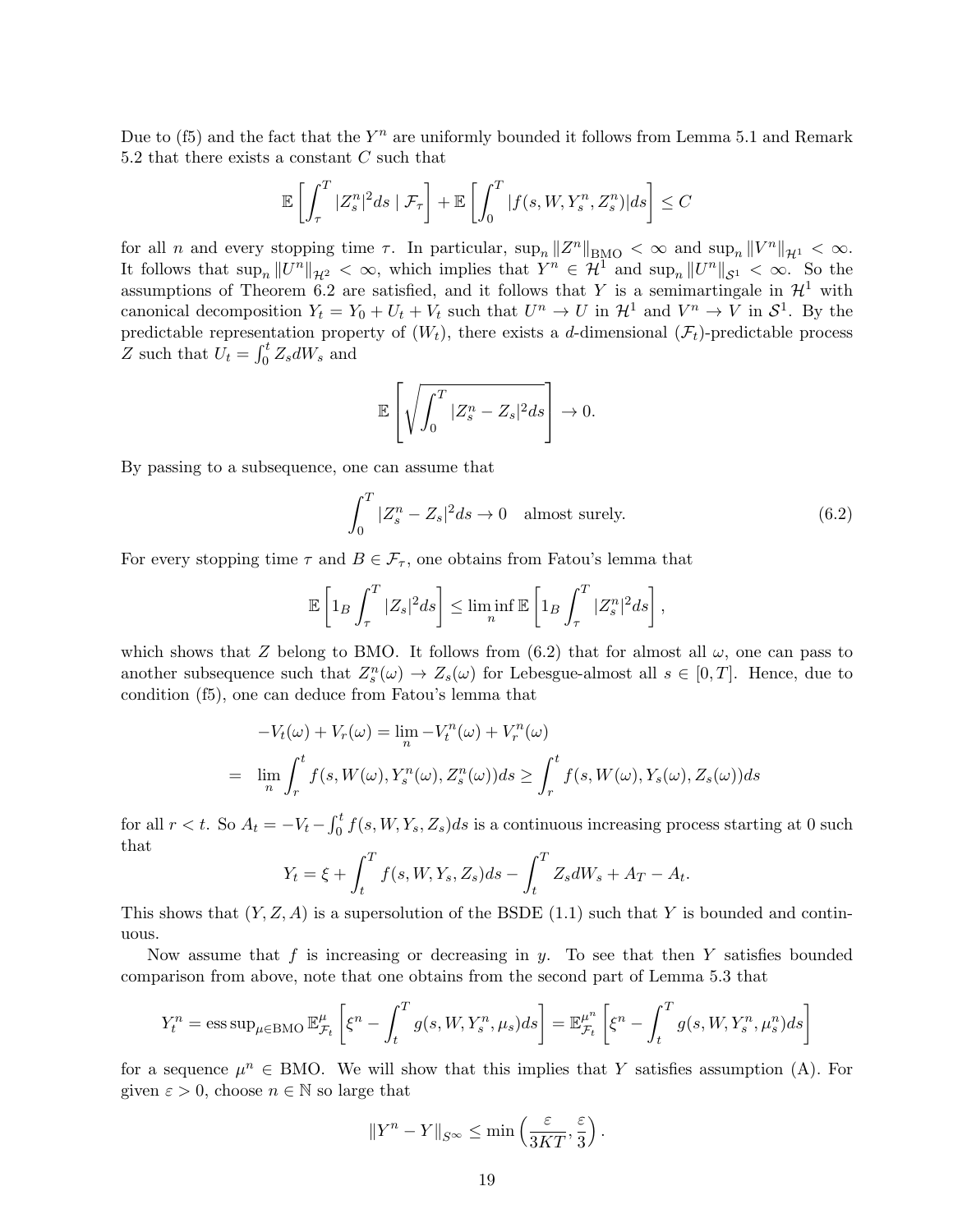Then

$$
\frac{\varepsilon}{3} \geq \|Y^n - Y\|_{S^\infty}
$$
\n
$$
= \left\| \sup_t \left| \mathbb{E}_{\mathcal{F}_t}^{\mu^n} \left[ \xi^n - \int_t^T g(s, W, Y_s^n, \mu_s^n) ds \right] - Y_t \right| \right\|_{L^\infty}
$$
\n
$$
\geq \left\| \sup_t \left| \mathbb{E}_{\mathcal{F}_t}^{\mu^n} \left[ \xi - \int_t^T g(s, W, Y_s^n, \mu_s^n) ds \right] - Y_t \right| \right\|_{L^\infty} - \|Y_T^n - Y_T\|_{L^\infty}
$$
\n
$$
\geq \left\| \sup_t \left| \mathbb{E}_{\mathcal{F}_t}^{\mu^n} \left[ \xi - \int_t^T g(s, W, Y_s, \mu_s^n) ds \right] - Y_t \right| \right\|_{L^\infty} - K \left\| \int_0^T |Y_s^n - Y_s| ds \right\|_{L^\infty} - \frac{\varepsilon}{3}
$$
\n
$$
\geq \left\| \sup_t \left| \mathbb{E}_{\mathcal{F}_t}^{\mu^n} \left[ \xi - \int_t^T g(s, W, Y_s, \mu_s^n) ds \right] - Y_t \right| \right\|_{L^\infty} - \frac{2\varepsilon}{3}.
$$

In particular,

$$
Y_t \le \mathbb{E}_{\mathcal{F}_t}^{\mu^n} \left[ \xi - \int_t^T g(s, W, Y_s, \mu_s^n) ds \right] + \varepsilon \quad \text{for all } t \in [0, T].
$$

This shows that Y satisfies assumption (A). Now if  $(Y', Z')$  is a solution to the BSDE (1.1) with bounded terminal condition  $\xi' \geq \xi$  and driver  $f' \geq f$  such that Y' is bounded, then f' satisfies condition (f5). So it follows from Proposition 5.5 or Proposition 5.6 that  $Y'_t \geq Y_t$  for all  $t$ .

**Proof of Theorem 2.7.** We know from Theorem 2.4 that  $Y^n$  is an increasing sequence. By Lemma 6.1, it is bounded in  $\mathcal{S}^{\infty}$ . So it converges pointwise to a bounded predictable process Y. By Lemma 5.3, one has for all  $t$ ,

$$
Y_t = \sup_n Y_t^n = \sup_n \text{ess sup}_{\mu \in \mathcal{B}} \mathbb{E}_{\mathcal{F}_t}^{\mu} \left[ \xi^n - \int_t^T g(s, W, Y_s^n, \mu_s) ds \right]
$$
  
=  $\text{ess sup}_{\mu \in \mathcal{B}} \sup_n \mathbb{E}_{\mathcal{F}_t}^{\mu} \left[ \xi^n - \int_t^T g(s, W, Y_s^n, \mu_s) ds \right]$   
=  $\text{ess sup}_{\mu \in \mathcal{B}} \mathbb{E}_{\mathcal{F}_t}^{\mu} \left[ \xi - \int_t^T g(s, W, Y_s, \mu_s) ds \right],$ 

where the last equality follows from Beppo Levi's monotone converge theorem. Now one deduces as in Proposition 2.1 and Theorem 2.1 of Delbaen et al. [10] that there exists a martingale of the form  $U_t = \int_0^t Z_s dW_s$  and a RCLL predictable process  $V_t \ge \int_0^t f(s, W, Y_s, Z_s) ds$  starting at 0 such that

$$
Y_t = Y_0 + U_t + V_t.
$$

By Lemma 5.1, Z is in BMO and  $||V||_{\mathcal{H}^1} < \infty$ . Defining  $A_t := V_t - \int_0^t f(s, W, Y_s, Z_s) ds$  shows the existence of a supersolution.

To see that the supersolution satisfies bounded comparison from above, assume  $(Y', Z', A')$  is a supersolution of the BSDE (1.1) with terminal condition  $\xi' \geq \varphi(W)$  and driver  $f' \geq f$  such that Y' is bounded. Then it follows from Theorem 2.5 that  $Y_t' \geq Y_t^n$  for all t and n. Therefore,  $Y_t' \geq Y_t$  for all  $t$ .

## A Appendix: The validity of Theorem 12 of Briand et al. [5] in our setting

The purpose of this appendix is to show that Theorem 12 of Briand et al. [5] still holds in the context of the proof of Theorem 2.4. Most of their arguments go through in our setup. But where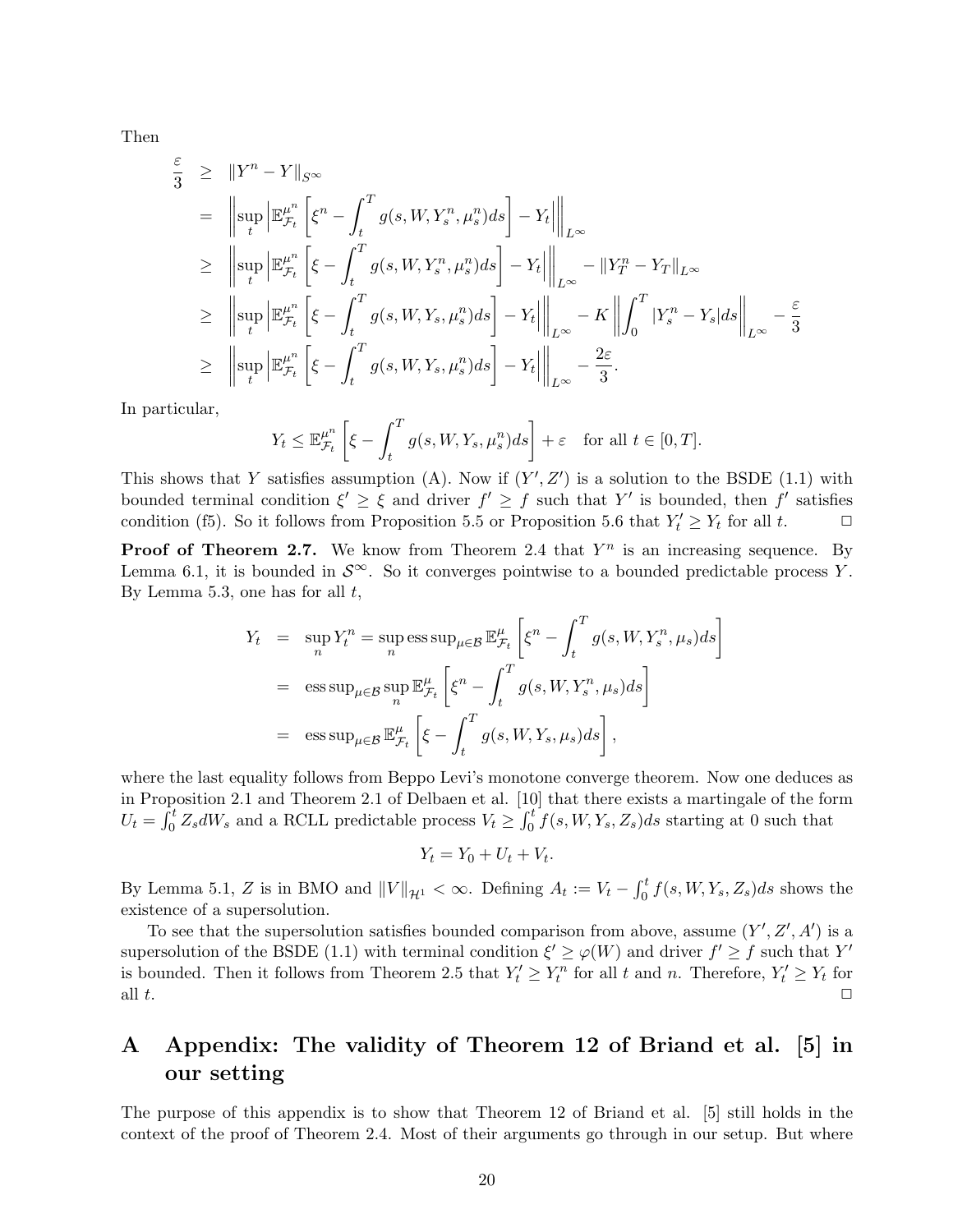they apply Proposition 11 we use Lemma A.2 below. Assume that  $(W1)-(W5)$  hold and f is a driver satisfying

$$
\sup_{t} |f(t,0,0,0)| < \infty
$$

and

$$
|f(t, w_1, y_1, z_1) - f(t, w_2, y_2, z_2)| \le K \left( \sup_{0 \le s \le t} |w_1(s) - w_2(s)| + |y_1 - y_2| + |z_1 - z_2| \right) \tag{A.1}
$$

for some constant  $K \in \mathbb{R}_+$ . As in Theorem 2.4,  $\varphi: C^d[0,T] \to \mathbb{R}$  is assumed to be a Lipschitzcontinuous function. In particular,  $\varphi(W)$  is square-integrable. Under these assumptions it follows from Pardoux and Peng [17] that the BSDE (1.1) has a unique solution  $(Y, Z)$ , and we know from Proposition 3.2 that for N so large that  $\max_i \Delta t_i^N < 1/K$ , the N-th BS $\Delta$ E has a unique solution  $(Y^N, Z^N, M^N)$ . We are showing the following version of Theorem 12 of Briand et al. [5]:

**Theorem A.1** For  $N \to \infty$ , one has

$$
\sup_{t} \left( |Y_{t}^{N} - Y_{t}| + |\int_{0}^{t} Z_{s}^{N} dW_{s}^{N} - \int_{0}^{t} Z_{s} dW_{s}| + |M_{t}^{N}| \right) \to 0 \quad in \ L^{2},
$$

and

$$
\sup_t \left( \sum_{k=1}^d \left| \int_0^t Z_s^{N,k} d\left< W^N \right>_s - \int_0^t Z_s^k ds \right|^2 + \left| \int_0^t |Z_s^N|^2 d\left< W^N \right>_s - \int_0^t |Z_s|^2 ds \right| \right) \to 0 \quad \text{ in } L^1.
$$

Proof. Set

$$
(Y^{\infty,0}, Z^{\infty,0}) := (0,0)
$$
 and  $(Y^{N,0}, Z^{N,0}, M^{N,0}) := (0,0,0).$ 

For  $p \in \mathbb{N}$ , define  $(Y^{\infty,p+1}, Z^{\infty,p+1})$  as follows:  $Z^{\infty,p+1}$  is the unique d-dimensional  $(\mathcal{F}_t)$ -predictable process satisfying

$$
\int_0^t Z_s^{\infty, p+1} dW_s = \mathbb{E}_{\mathcal{F}_t} \left[ \varphi(W) + \int_0^T f(s, W, Y_s^{\infty, p}, Z_s^{\infty, p}) ds \right]
$$

$$
-\mathbb{E} \left[ \varphi(W) + \int_0^T f(s, W, Y_s^{\infty, p}, Z_s^{\infty, p}) ds \right]
$$

and

$$
Y_t^{\infty,p+1} = \varphi(W) + \int_t^T f(s, W, Y_s^{\infty,p}, Z_s^{\infty,p}) ds - \int_t^T Z_s^{\infty,p+1} dW_s.
$$

Similarly, decompose

$$
\mathbb{E}_{\mathcal{F}_t^N} \left[ \varphi(\hat{W}^N) + \int_{(0,T]} \hat{f}^N(s, \hat{W}^N, Y_{s-}^{N,p}, Z_s^{N,p}) d\left\langle W^N \right\rangle_s \right]
$$
  
- 
$$
\mathbb{E} \left[ \varphi(\hat{W}^N) + \int_{(0,T]} \hat{f}^N(s, \hat{W}^N, Y_{s-}^{N,p}, Z_s^{N,p}) d\left\langle W^N \right\rangle_s \right]
$$

into a martingale of the form  $\int_{(0,t]} Z_s^{N,p+1} dW_s^N$  and a martingale  $M^{N,p+1}$  orthogonal to  $W^N$ . Then set

$$
Y_t^{N,p+1} = \varphi(\hat{W}^N) + \int_{(t,T]} \hat{f}^N(s, \hat{W}^N, Y_{s-}^{N,p}, Z_s^{N,p}) d \langle W^N \rangle_s - \int_{(t,T]} Z_s^{N,p+1} dW_s^N - (M_T^{N,p+1} - M_t^{N,p+1}).
$$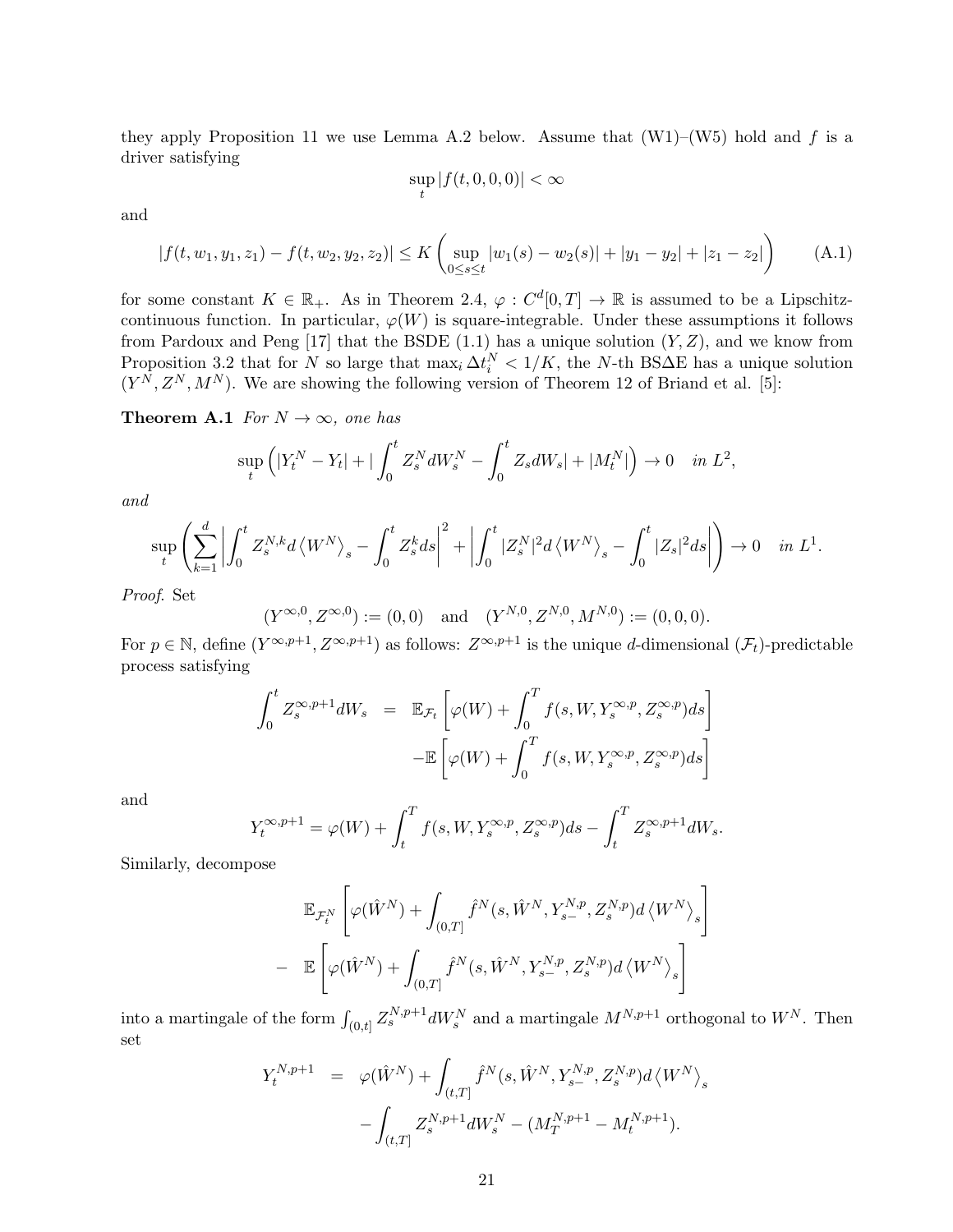It is well-known from Pardoux and Peng [17] that

$$
\mathbb{E}\left[\sup_t|Y_t^{\infty,p}-Y_t|^2+\int_0^T|Z_s^{\infty,p}-Z_s|^2ds\right]\to 0 \quad \text{for } p\to\infty,
$$

and it follows as in Corollary 10 of Briand et al. [5] that there exists an  $N_0$  such that

$$
\sup_{N\geq N_0} \mathbb{E}\left[\sup_t |Y_t^{N,p} - Y_t^N|^2 + \int_0^T |Z_s^{N,p} - Z_s^N|^2 d\left\langle W^N\right\rangle_s + |M_T^{N,p} - M_T^N|^2\right] \to 0 \quad \text{for } p \to \infty.
$$

So it is enough to show that for fixed p and  $N \to \infty$ , one has

$$
\sup_{t} \left( |Y_{t}^{N,p} - Y_{t}^{\infty,p}| + |\int_{0}^{t} Z_{s}^{N,p} dW_{s}^{N} - \int_{0}^{t} Z_{s}^{\infty,p} dW_{s}| + |M_{t}^{N,p}| \right) \to 0 \quad \text{in } L^{2}
$$
 (A.2)

and

$$
\sup_{t} \left( \sum_{k=1}^{d} \left| \int_{0}^{t} Z_{s}^{N,p,k} d\left\langle W^{N} \right\rangle_{s} - \int_{0}^{t} Z_{s}^{\infty,p,k} ds \right|^{2} + \left| \int_{0}^{t} |Z_{s}^{N,p}|^{2} d\left\langle W^{N} \right\rangle_{s} - \int_{0}^{t} |Z_{s}^{\infty,p}|^{2} ds \right| \right) \to 0 \quad (A.3)
$$

in  $L^1$ . This can be proven by induction over p. Assume that it holds for p. Then by Lemma A.2 below,

$$
\sup_{t} \Big| \int_{(0,t]} \hat{f}^N(s, \hat{W}^N, Y_{s-}^{N,p}, Z_s^{N,p}) d\langle W^N \rangle_s - \int_0^t f(s, W, Y_s^{\infty,p}, Z_s^{\infty,p}) ds \Big| \to 0 \quad \text{in } L^2.
$$

Moreover, one obtains as in Briand et al. [5] that

$$
\mathbb{E}_{\mathcal{F}_t^N}\left[\varphi(\hat{W}^N)\right] = Y_t^{N,p+1} - \mathbb{E}_{\mathcal{F}_t^N}\left[\int_{(t,T]} \hat{f}^N(s,\hat{W}^N,Y_{s-}^{N,p},Z_s^{N,p})d\left\langle W^N\right\rangle_s\right]
$$

converges in  $S^2$  to

$$
\mathbb{E}_{\mathcal{F}_t}\left[\varphi(\hat{W})\right] = Y_t^{\infty, p+1} - \mathbb{E}_{\mathcal{F}_t}\left[\int_t^T f(s, W, Y_s^{\infty, p}, Z_s^{\infty, p})ds\right].
$$

So  $Y^{N,p+1} \to Y^{\infty,p+1}$  in  $S^2$ . Finally, since the martingale

$$
\mathbb{E}_{\mathcal{F}_t^N}\left[ Y_T^{N,p+1} - Y_0^{N,p+1} + \int_{(0,T]} \widehat{f}^N(s,W^N,Y_{s-}^{N,p},Z_s^{N,p}) d\left\langle W^N\right\rangle_s \right] = \int_{(0,t]} Z_s^{N,p+1} dW_s^N + M_t^{N,p+1} dW_s^N,
$$

converges in  $S^2$  to

$$
\mathbb{E}_{\mathcal{F}_t}\left[Y_T^{\infty,p+1}-Y_0^{\infty,p+1}+\int_0^Tf(s,W,Y_s^{\infty,p},Z_s^{\infty,p})ds\right]=\int_0^tZ_s^{p+1}dW_s,
$$

 $(A.2)$ – $(A.3)$  follow from Theorem 5 in Briand et al. [5].

**Lemma A.2** Fix  $p \in \mathbb{N}$  and assume that

$$
\sup_{t} |Y_{t}^{N,p} - Y_{t}^{\infty,p}|^{2} + \sum_{k=1}^{d} \left| \int_{(0,t]} Z_{s}^{N,p,k} d\left\langle W^{N}\right\rangle_{s} - \int_{0}^{t} Z_{s}^{\infty,p,k} ds \right|^{2} + \left| \int_{(0,t]} |Z_{s}^{N,p}|^{2} d\left\langle W^{N}\right\rangle_{s} - \int_{0}^{t} |Z_{s}^{\infty,p}|^{2} ds \right| \to 0 \quad \text{in } L^{1} \quad \text{for } N \to \infty.
$$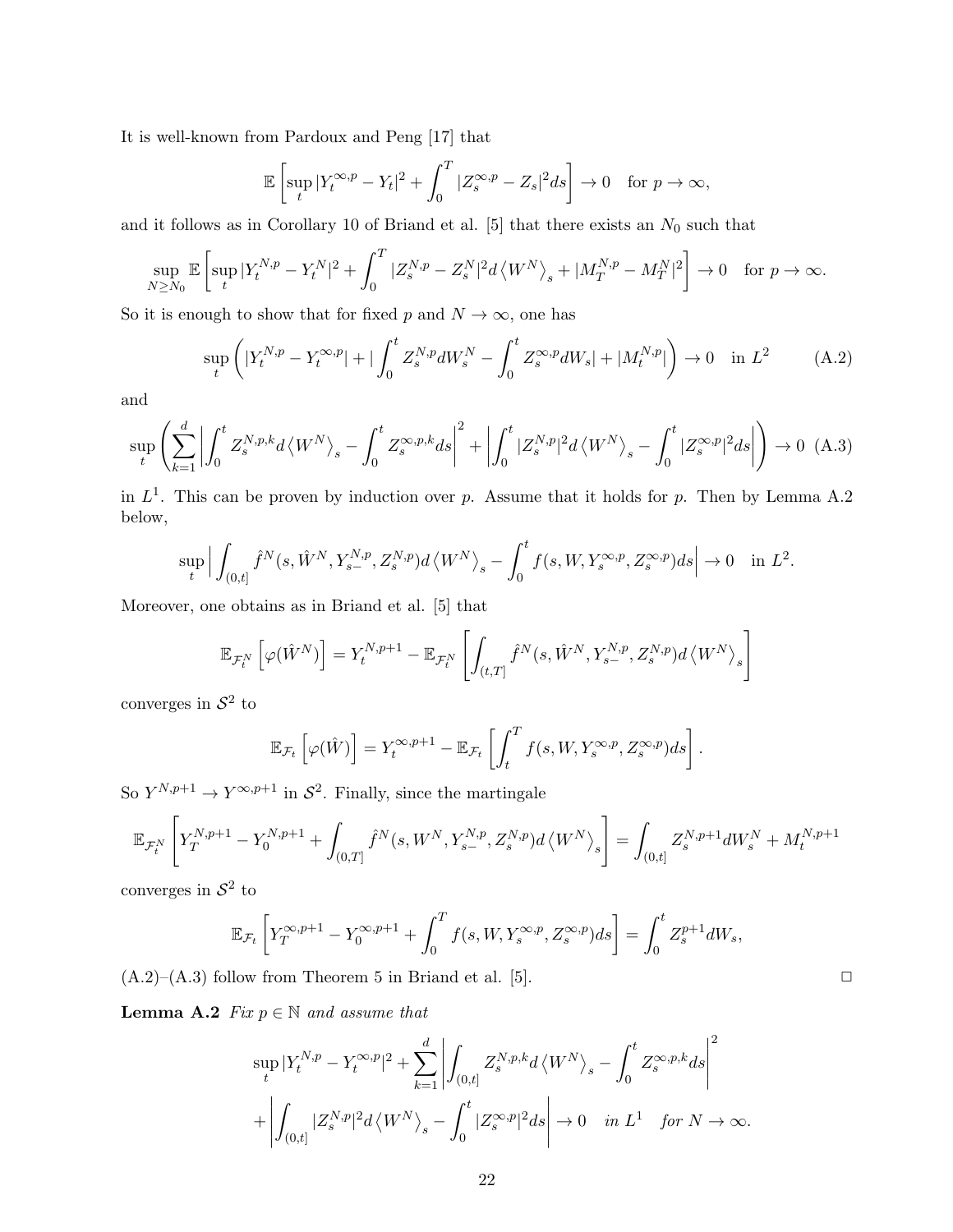Then

$$
\sup_{t} \Big| \int_{(0,t]} \hat{f}^N(s, \hat{W}^N, Y_{s-}^{N,p}, Z_s^{N,p}) d\langle W^N \rangle_s - \int_0^t f(s, W, Y_s^{\infty,p}, Z_s^{\infty,p}) ds \Big| \to 0 \quad \text{in } L^2
$$

for  $N \to \infty$ .

Proof. By definition (2.4), one has

$$
\begin{aligned} &\int_{(t_i^N,t_{i+1}^N]} \widehat{f}^N(s,\hat{W}^N,Y_{s-}^{N,p},Z_{s}^{N,p}) d\left_s = \int_{t_i^N}^{t_{i+1}^N} f(s,\hat{W}^N,Y_{t_i^N}^{N,p},Z_{t_{i+1}^N}^{N,p}) ds\\ &= \int_{t_i^N}^{t_{i+1}^N} f(s,\hat{W}^N,Y_{s}^{N,p},Z_{s}^{N,p}) ds, \end{aligned}
$$

and therefore,

$$
\sup_{t} \Big| \int_{(0,t]} \hat{f}^{N}(s, \hat{W}^{N}, Y_{s}^{N,p}, Z_{s}^{N,p}) d \langle W^{N} \rangle_{s} - \int_{(0,t]} f(s, \hat{W}^{N}, Y_{s}^{N,p}, Z_{s}^{N,p}) ds \Big|^{2} \qquad (A.4)
$$
\n
$$
= \max_{i} \sup_{t_{i}^{N} < t \leq t_{i+1}^{N}} \Big| \int_{t_{i}^{N}}^{t} f(s, \hat{W}^{N}, Y_{s}^{N,p}, Z_{s}^{N,p}) ds \Big|^{2}
$$
\n
$$
\leq \max_{i} \Delta t_{i+1}^{N} \int_{t_{i}^{N}}^{t_{i+1}^{N}} |f(s, \hat{W}^{N}, Y_{s}^{N,p}, Z_{s}^{N,p})|^{2} ds
$$
\n
$$
\leq 4 \max_{i} (\Delta t_{i+1}^{N})^{2} \Big\{ \sup_{t} |f(t, 0, 0, 0)|^{2} + K^{2} \Big( \sup_{t} |W_{t}|^{2} + |Y_{t_{i}^{N}, p}^{N,p}|^{2} + |Z_{t_{i+1}^{N}, p}^{N,p}|^{2} \Big) \Big\} \to 0,
$$

in  $L^1$  for  $N \to \infty$ , where we used  $(A.1)$  and  $(a+b+c+d)^2 \le 4(a^2+b^2+c^2+d^2)$ . Next, observe that it follows from the assumptions that for all  $k = 1, \ldots, d$ ,

$$
Z^{N,p,k} \to Z^{\infty,p,k} \quad \text{weakly in } L^2([0,T] \times \Omega)
$$

as well as

$$
\left\| Z^{N,p,k} \right\|_{L^2([0,T]\times\Omega)} \to \left\| Z^{\infty,p,k} \right\|_{L^2([0,T]\times\Omega)}.
$$

This gives

$$
\int_0^T |Z_s^{N,p} - Z_s^{\infty,p}|^2 ds \to 0 \quad \text{in } L^1 \quad \text{as } N \to \infty,
$$

which, together with  $(a+b+c)^2 \leq 3(a^2+b^2+c^2)$ , shows that

$$
\sup_{t} \Big| \int_{0}^{t} f(s, \hat{W}^{N}, Y_{s}^{N,p}, Z_{s}^{N,p}) ds - \int_{0}^{t} f(s, W, Y_{s}^{\infty, p}, Z_{s}^{\infty, p}) ds \Big|^{2}
$$
  
\n
$$
\leq T \int_{0}^{T} \Big| f(s, \hat{W}^{N}, Y_{s}^{N,p}, Z_{s}^{N,p}) - f(s, W, Y_{s}^{\infty, p}, Z_{s}^{\infty, p}) \Big|^{2} ds
$$
  
\n
$$
\leq 3T^{2} K^{2} \sup_{t} \Big( |\hat{W}_{t}^{N} - W_{t}|^{2} + |Y_{t}^{N,p} - Y_{t}^{\infty, p}|^{2} \Big) + 3TK^{2} \int_{0}^{T} |Z_{s}^{N,p} - Z_{s}^{\infty, p}|^{2} ds \Big)
$$
  
\n
$$
\to 0 \quad \text{in } L^{1} \quad \text{for } N \to \infty.
$$
 (A.5)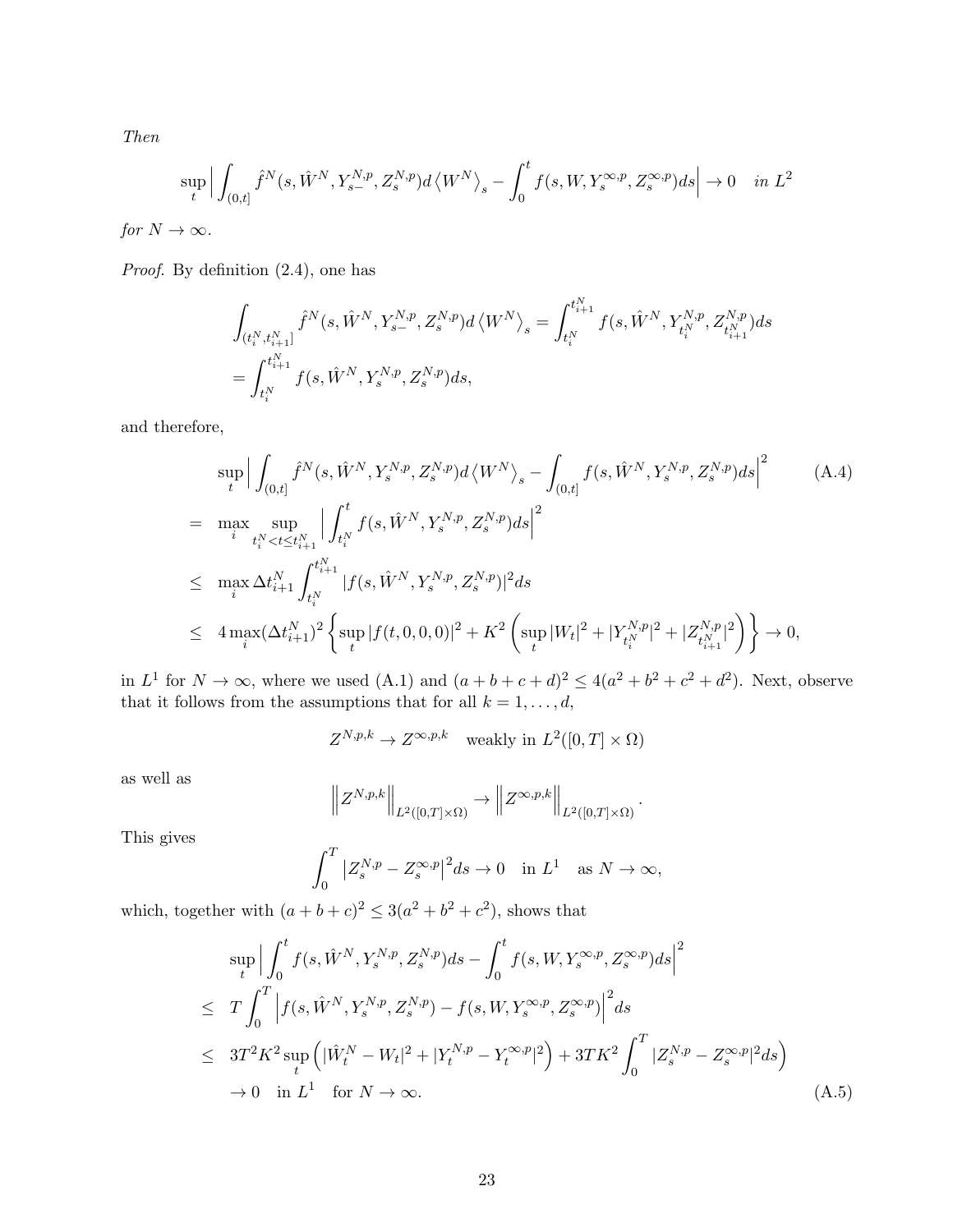Combining  $(A.4)$  and  $(A.5)$ , one obtains

$$
\sup_{t} \Big| \int_{(0,t]} \hat{f}^{N}(s, \hat{W}^{N}, Y_{s-}^{N,p}, Z_{s}^{N,p}) d\langle W^{N} \rangle_{s} - \int_{0}^{t} f(s, W, Y_{s}^{\infty, p}, Z_{s}^{\infty, p}) ds \Big|^{2}
$$
  

$$
\leq 2 \sup_{t} \Big\{ \Big| \int_{(0,t]} \hat{f}^{N}(s, \hat{W}^{N}, Y_{s-}^{N,p}, Z_{s}^{N,p}) d\langle W^{N} \rangle_{s} - \int_{0}^{t} f(s, \hat{W}^{N}, Y_{s}^{N,p}, Z_{s}^{N,p}) ds \Big|^{2}
$$
  

$$
+ \Big| \int_{0}^{t} f(s, \hat{W}^{N}, Y_{s}^{N,p}, Z_{s}^{N,p}) ds - \int_{0}^{t} f(s, W, Y_{s}^{\infty, p}, Z_{s}^{\infty, p}) ds \Big|^{2} \Big\} \to 0 \quad \text{in } L^{1} \quad \text{as } N \to \infty.
$$

## References

- [1] M.T. Barlow and P. Protter (1990). On convergence of semimartingales. Séminaire de Probabilités. XXIV, Lecture Notes in Math., 1426, Springer, Berlin.
- [2] P. Barrieu and N. El Karoui (2009). Pricing, hedging and optimally designing derivatives via minimization of risk measures. Indifference Pricing: Theory and Applications (ed: Ren´e Carmona), Princeton University Press.
- [3] M. Ben-Artzi, P. Souplet and F. B. Weissler (2002). The local theory for viscous Hamilton-Jacobi equations in Lebesgue spaces. J. Math. Pures Appl. 81, 343–378.
- [4] J. M. Bismut (1973). Théorie probabiliste du contrôle des diffusions. Mem. Amer. Math. Soc. 176.
- [5] P. Briand, B. Delyon and J. Mémin (2002). On the robustness of backward stochastic differential equations. Stoch. Proc. Appl. 97, 229–253.
- [6] P. Briand and Y. Hu (2006). BSDEs with quadratic growth and unbounded terminal value. Probab. Th. Rel. Fields 136, 604–618.
- [7] P. Briand and Y. Hu (2008). Quadratic BSDEs with convex generators and unbounded terminal conditions. Probab. Th. Rel. Fields 141, 543–567.
- [8] P. Cheridito, M. Kupper and N. Vogelpoth (2011). Conditional analysis on  $\mathbb{R}^d$ . Preprint.
- [9] P. Cheridito and M. Stadje (2009). BS∆Es and BSDEs with non–Lipschitz drivers: properties, robustness and limit results. Preprint.
- [10] F. Delbaen, Y. Hu and X. Bao (2011). Backward SDEs with superquadratic growth. Probab. Th. Rel. Fields 150, 145–192.
- [11] F. Delbaen, Y. Hu and A. Richou (2011). On the uniqueness of solutions to quadratic BSDEs with convex generators and unbounded terminal conditions. Ann. Inst. Henri Poincaré, Prob. et Stat., 47(2), 559–574.
- [12] F. Delbaen, S. Peng and E. Rosazza Gianin (2010). Representation of the penalty term of dynamic concave utilities. Finance and Stochastics 14(3), 449–472.
- [13] N. El–Karoui, S. Peng and M.C. Quenez (1997). Backward stochastic differential equations in finance. Math. Finance 7, 1–71.